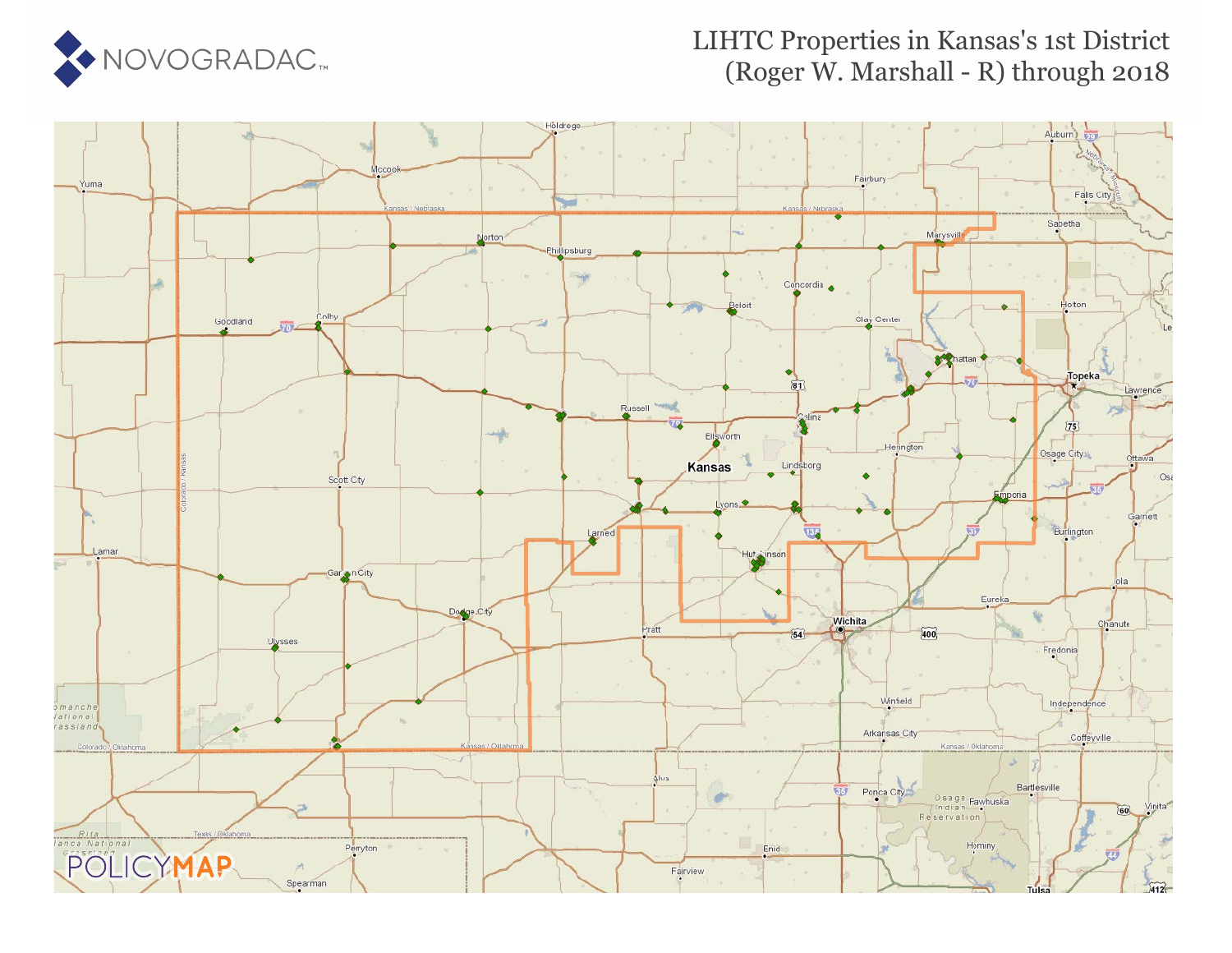| <b>Project Name</b>                     | <b>Address</b>                               | City               | <b>State</b>           | <b>Zip Code</b> | Nonprofit<br><b>Sponsor</b> | <b>Allocation</b><br><b>Year</b> | <b>Annual</b><br><b>Allocated</b><br><b>Amount</b> | <b>Year Placed</b><br>in Service | <b>Construction Type</b>                                                                        | <b>Total</b><br><b>Units</b> | Low<br><b>Income</b><br><b>Units</b> | <b>Rent or</b><br><b>Income</b><br><b>Ceiling</b> | <b>Credit</b><br>Percentage Bond            | Tax-<br><b>Exempt</b>  | <b>HUD Multi-</b><br>Family<br><b>Financing/Rental</b><br><b>Assistance</b> |
|-----------------------------------------|----------------------------------------------|--------------------|------------------------|-----------------|-----------------------------|----------------------------------|----------------------------------------------------|----------------------------------|-------------------------------------------------------------------------------------------------|------------------------------|--------------------------------------|---------------------------------------------------|---------------------------------------------|------------------------|-----------------------------------------------------------------------------|
| SAVANNAH PARK OF<br><b>CONCORDIA</b>    | 908 MATTHEW CONCORDIA<br><b>ST</b>           |                    | KS                     | 66901           | No                          | 1992                             | \$27,257                                           | 1994                             | <b>New Construction</b>                                                                         | 24                           | 24                                   |                                                   | Not<br>Indicated                            | $\mathbf{N}\mathbf{o}$ |                                                                             |
| PONY RUN                                | 211 S 17TH ST                                | MARYSVILLE         | KS                     | 66508           | No                          | 1993                             | \$0                                                | 1994                             | <b>New Construction</b>                                                                         | 24                           | 24                                   |                                                   | Not<br>Indicated                            | No                     |                                                                             |
| <b>WOODHAVEN APTS</b>                   | 1412 E 29TH ST HAYS                          |                    | KS                     | 67601           | No                          | 1992                             | \$44,582                                           | 1994                             | <b>New Construction</b>                                                                         | 32                           | 32                                   |                                                   | Not<br>Indicated                            | No                     |                                                                             |
| <b>CAMPUS VIEW</b>                      | 310 COLLEGE<br>$\mathbf{D}\mathbf{R}$        | <b>GARDEN CITY</b> | KS                     | 67846           | No                          | 1994                             | \$99,706                                           | 1995                             | <b>New Construction</b>                                                                         | 24                           | 24                                   |                                                   | Not<br>Indicated                            | No                     |                                                                             |
| <b>GARDEN WALK OF</b><br><b>LINCOLN</b> | 508 N SIXTH ST LINCOLN                       |                    | <b>KS</b>              | 67455           | No                          | 1994                             | \$41,309                                           | 1995                             | <b>New Construction</b>                                                                         | 28                           | 28                                   |                                                   | Not<br>Indicated                            | No                     |                                                                             |
| <b>GREEN PARK APTS</b>                  | 1439 N<br><b>CALHOUN ST</b>                  | JUNCTION CITY      | KS                     | 66441           | No                          | 1994                             | \$332,368                                          | 1995                             | Acquisition and Rehab 100                                                                       |                              | 100                                  |                                                   | <b>Both 30%</b><br>and 70%<br>present value | No                     |                                                                             |
| <b>HAYS PLAZA</b>                       | 1005 W 28TH ST HAYS                          |                    | KS                     | 67601           | Yes                         | 1994                             | \$46,778                                           | 1996                             | <b>New Construction</b>                                                                         | 41                           | 41                                   |                                                   | Not<br>Indicated                            | No                     |                                                                             |
| NORTH PINE VILLAGE 315 N PINE ST        |                                              | SOLOMON            | KS                     | 67480           | No                          | 1995                             | \$24,976                                           | 1996                             | <b>New Construction</b>                                                                         | 16                           | 16                                   |                                                   | Not<br>Indicated                            | No                     |                                                                             |
| NORTHRIDGE<br>CROSSING                  | 500 E<br><b>NORTHVIEW</b><br>AVE             | <b>MCPHERSON</b>   | KS                     | 67460           | No                          | 1995                             | \$292,655                                          | 1996                             | <b>New Construction</b>                                                                         | 68                           | 68                                   |                                                   | $70$ % present $_{\rm No}$                  |                        |                                                                             |
| SABINE HOUSE/GPD                        | $201$ BUFFALO $\,$<br><b>JONES AVE</b>       | <b>GARDEN CITY</b> | KS                     | 67846           | No                          | 1995                             | \$102,054                                          | 1996                             | Both New Construction 19<br>and $\ensuremath{\mathrm{A}}\xspace/\ensuremath{\mathrm{R}}\xspace$ |                              | 19                                   |                                                   | Not<br>Indicated                            | No                     |                                                                             |
| <b>DODGE CITY</b><br><b>SUNDANCE</b>    | <b>1500 AVE K</b>                            | <b>DODGE CITY</b>  | KS                     | 67801           | No                          | 1995                             | \$432,799                                          | 1996                             | <b>New Construction</b>                                                                         | 96                           | 96                                   |                                                   | 70 % present No<br>value                    |                        |                                                                             |
| NORTH RIDGE APTS                        | 805 N GARDNER $_{\rm SYRACUSE}$<br><b>ST</b> |                    | $\mathbf{K}\mathbf{S}$ |                 | $\rm\, No$                  | 1995                             | \$15,247                                           | 1997                             | <b>New Construction</b>                                                                         | 8                            | ${\bf 8}$                            |                                                   | $30\,\%$ present $\,$ No value              |                        |                                                                             |
| PRAIRIE VILLAGE<br>RESIDENCES I         | 1300 E 33RD<br>AVE                           | <b>HUTCHINSON</b>  | $\mathbf{K}\mathbf{S}$ | 67502           | $\rm\thinspace No$          | 1995                             | \$309,430                                          | 1997                             | <b>New Construction</b>                                                                         | 72                           | 72                                   |                                                   | $70\,\%$ present $\,$ No value              |                        |                                                                             |

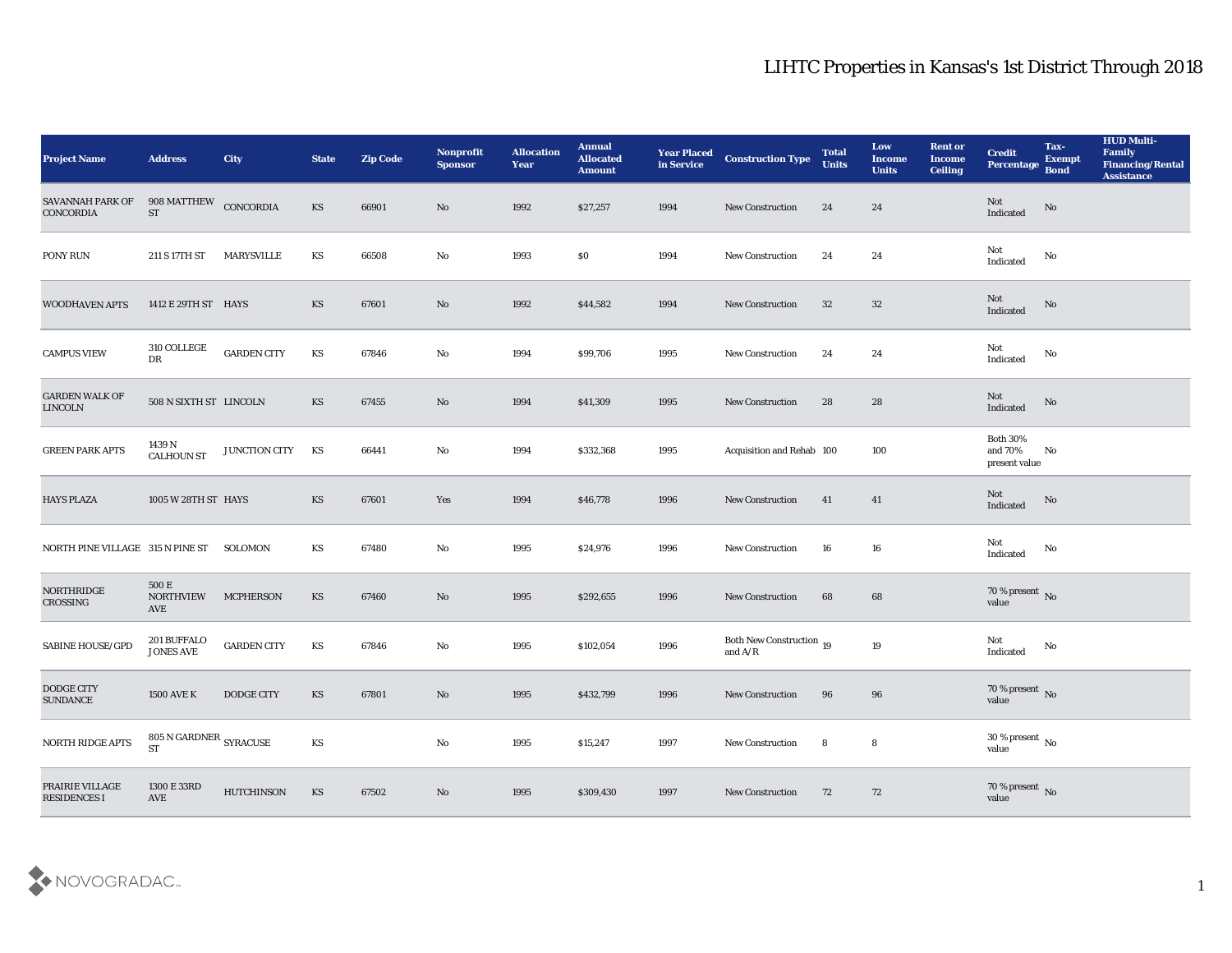| <b>Project Name</b>                                         | <b>Address</b>                                           | City              | <b>State</b>           | <b>Zip Code</b> | Nonprofit<br><b>Sponsor</b> | <b>Allocation</b><br><b>Year</b> | <b>Annual</b><br><b>Allocated</b><br><b>Amount</b> | <b>Year Placed</b><br>in Service | <b>Construction Type</b> | <b>Total</b><br><b>Units</b> | Low<br><b>Income</b><br><b>Units</b> | <b>Rent or</b><br><b>Income</b><br><b>Ceiling</b> | <b>Credit</b><br>Percentage        | Tax-<br><b>Exempt</b><br><b>Bond</b> | <b>HUD Multi-</b><br>Family<br><b>Financing/Rental</b><br><b>Assistance</b> |
|-------------------------------------------------------------|----------------------------------------------------------|-------------------|------------------------|-----------------|-----------------------------|----------------------------------|----------------------------------------------------|----------------------------------|--------------------------|------------------------------|--------------------------------------|---------------------------------------------------|------------------------------------|--------------------------------------|-----------------------------------------------------------------------------|
| <b>SUBLETTE PLAZA</b>                                       | 201 CARSON<br>AVE                                        | <b>SUBLETTE</b>   | KS                     |                 | No                          | 1995                             | $\$0$                                              | 1997                             | <b>New Construction</b>  | 12                           | 12                                   |                                                   | $70\,\%$ present $\,$ No value     |                                      |                                                                             |
| <b>SUNRISE</b><br><b>TOWNHOMES</b>                          | 129 N<br>EISENHOWER MARION<br>DR                         |                   | KS                     | 66861           | No                          | 1996                             | \$103,346                                          | 1997                             | <b>New Construction</b>  | 16                           | 16                                   |                                                   | Not<br>Indicated                   | No                                   |                                                                             |
| WESTWOOD VILLAGE                                            | 2943 W 24TH<br>AVE                                       | <b>EMPORIA</b>    | KS                     | 66801           | $\mathbf{N}\mathbf{o}$      | 1996                             | \$335,284                                          | 1997                             | <b>New Construction</b>  | 76                           | 60                                   |                                                   | Not<br>Indicated                   | No                                   |                                                                             |
| <b>HERITAGE</b><br><b>TOWNHOMES OF</b><br><b>WASHINGTON</b> | 506 B ST                                                 | WASHINGTON        | KS                     | 66968           | $\rm No$                    | 1995                             | \$42,247                                           | 1997                             | New Construction         | 8                            | $8\phantom{1}$                       |                                                   | $70\,\%$ present $\,$ No value     |                                      |                                                                             |
| SALINA CHAPEL RIDGE 2363 CHAPEL<br><b>APTS I</b>            | <b>RIDGE PL</b>                                          | <b>SALINA</b>     | KS                     | 67401           | $\mathbf{N}\mathbf{o}$      | 1995                             | \$306,298                                          | 1997                             | New Construction         | 88                           | 88                                   |                                                   | Not<br>Indicated                   | No                                   |                                                                             |
| ABILENE PLAZA APTS I $^{510}_{\rm ST}$ NW SECOND ABILENE    |                                                          |                   | KS                     | 67410           | $\rm No$                    | 1992                             | \$34,123                                           | 1998                             | New Construction         | 24                           | 24                                   | 60% AMGI                                          | $70\,\%$ present $\,$ No value     |                                      |                                                                             |
| <b>BELOIT</b><br><b>DEVELOPMENT</b>                         | 619 FAIRWAY<br>DR                                        | <b>BELOIT</b>     | KS                     | 67420           | $\mathbf{N}\mathbf{o}$      | 1996                             | \$145,489                                          | 1998                             | New Construction         | 18                           | $\bf{0}$                             |                                                   | Not<br>Indicated                   | $\mathbf{N}\mathbf{o}$               |                                                                             |
| PRAIRIE VILLAGE<br><b>RESIDENCES II</b>                     | 1300 E 33RD<br>AVE                                       | <b>HUTCHINSON</b> | KS                     | 67502           | $\rm No$                    | 1997                             | \$163,262                                          | 1998                             | <b>New Construction</b>  | 32                           | 32                                   |                                                   | Not<br>Indicated                   | No                                   |                                                                             |
| <b>ULYSSES PLAZA</b><br><b>SENIOR HOUSING</b>               | $201\,\rm{W}\,\rm{C}\,\rm{ENT}\,\rm{RAL}$ ULYSSES<br>AVE |                   | KS                     | 67880           | No                          | 1997                             | \$47,009                                           | 1998                             | <b>New Construction</b>  | 12                           | 12                                   |                                                   | Not<br>$\operatorname{Indicated}$  | No                                   |                                                                             |
| <b>COLBY APTS</b>                                           | 1795 S<br>FRANKLIN AVE                                   | COLBY             | KS                     |                 | $\mathbf {No}$              | 1996                             | \$81,483                                           | 1998                             | New Construction         | 18                           | 14                                   |                                                   | Not<br>Indicated                   | No                                   |                                                                             |
| <b>CORONADO PARK</b><br><b>RESIDENCES</b>                   | 621 S<br><b>JEFFERSON ST</b>                             | JUNCTION CITY KS  |                        | 66441           | No                          | 1997                             | \$180,000                                          | 1998                             | <b>New Construction</b>  | 36                           | $\bf{0}$                             |                                                   | Not<br>Indicated                   | No                                   |                                                                             |
| COTTAGES OF LIBERAL 2260 SIERRA DR LIBERAL                  |                                                          |                   | $\mathbf{K}\mathbf{S}$ | 67901           | $\mathbf {No}$              | 1996                             | \$269,870                                          | 1998                             | New Construction         | 60                           | $\bf{0}$                             |                                                   | Not<br>Indicated                   | $\rm\thinspace No$                   |                                                                             |
| <b>EAST RIDGE APTS</b>                                      | <b>1605 ELM ST</b>                                       | <b>MARYSVILLE</b> | KS                     | 66508           | $\mathbf {No}$              | 1993                             | \$64,125                                           | 1998                             | New Construction         | 38                           | ${\bf 38}$                           |                                                   | 30 % present $\,$ No $\,$<br>value |                                      |                                                                             |

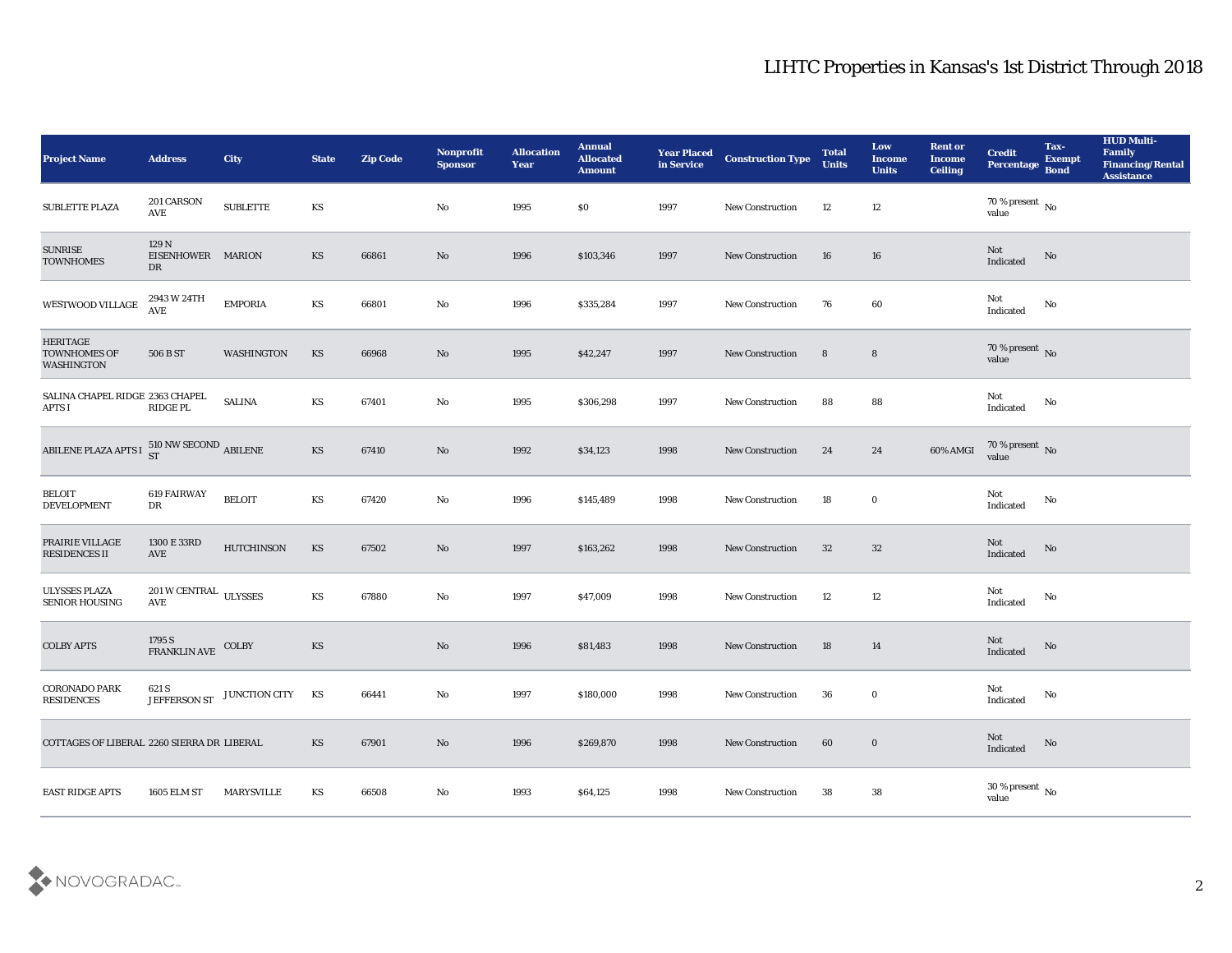| <b>Project Name</b>                            | <b>Address</b>                               | <b>City</b>       | <b>State</b>           | <b>Zip Code</b> | Nonprofit<br><b>Sponsor</b> | <b>Allocation</b><br><b>Year</b> | <b>Annual</b><br><b>Allocated</b><br><b>Amount</b> | <b>Year Placed</b><br>in Service | <b>Construction Type</b> | <b>Total</b><br><b>Units</b> | Low<br><b>Income</b><br><b>Units</b> | <b>Rent or</b><br><b>Income</b><br><b>Ceiling</b> | <b>Credit</b><br>Percentage Bond                  | Tax-<br><b>Exempt</b>  | <b>HUD Multi-</b><br>Family<br><b>Financing/Rental</b><br><b>Assistance</b> |
|------------------------------------------------|----------------------------------------------|-------------------|------------------------|-----------------|-----------------------------|----------------------------------|----------------------------------------------------|----------------------------------|--------------------------|------------------------------|--------------------------------------|---------------------------------------------------|---------------------------------------------------|------------------------|-----------------------------------------------------------------------------|
| PRAIRIE VIEW<br>(OGDEN)                        | <b>315 N PARK</b>                            | <b>OGDEN</b>      | KS                     | 66517           | No                          | 1996                             | \$162,163                                          | 1998                             | New Construction         | 48                           | $\bf{0}$                             |                                                   | Not<br>$\label{thm:indicated} \textbf{Indicated}$ | No                     |                                                                             |
| PRIDE OF THE<br><b>PRAIRIE</b>                 | 805 STELLING<br>$\operatorname{ST}$          | <b>ELLSWORTH</b>  | KS                     | 67439           | No                          | 1996                             | \$78,437                                           | 1998                             | <b>New Construction</b>  | 18                           | 18                                   |                                                   | Not<br>$\operatorname{Indicated}$                 | No                     |                                                                             |
| SUNDANCE OF HAYS I 1311 E 33RD ST HAYS         |                                              |                   | KS                     | 67601           | No                          | 1996                             | \$212,108                                          | 1998                             | New Construction         | 40                           | $\bf{0}$                             |                                                   | Not<br>Indicated                                  | $\mathbf {No}$         |                                                                             |
| TIMBER RIDGE<br><b>RESIDENCES</b>              | 940 2400 AVE                                 | <b>ABILENE</b>    | KS                     | 67410           | $\mathbf{N}\mathbf{o}$      | 1997                             | \$180,000                                          | 1998                             | <b>New Construction</b>  | 36                           | $\bf{0}$                             |                                                   | Not<br>$\operatorname{Indicated}$                 | No                     |                                                                             |
| <b>WESTFIELD APTS</b>                          | 910 COULTER<br>DR                            | <b>HUGOTON</b>    | KS                     | 67951           | No                          | 1996                             | \$233,112                                          | 1998                             | <b>New Construction</b>  | 48                           | $\bf{0}$                             |                                                   | Not<br>Indicated                                  | No                     |                                                                             |
| CHISHOLM MANOR                                 | $610$ NW SECOND $_{\rm ABLENE}$<br><b>ST</b> |                   | KS                     | 67410           | No                          | 1997                             | \$96,315                                           | 1999                             | <b>New Construction</b>  | 27                           | 18                                   |                                                   | Not<br>Indicated                                  | No                     |                                                                             |
| CENTENNIAL TOWERS                              | $2502$ SHERMAN $$\,{\rm HAYS}$$              |                   | KS                     | 67601           | No                          | 1998                             | \$93,000                                           | 1999                             | Acquisition and Rehab 90 |                              | 56                                   |                                                   | Not<br>Indicated                                  | $\mathbf {No}$         |                                                                             |
| CHEYENNE VILLAGE<br><b>RESIDENCES</b>          | 5900<br>EISENHOWER GREAT BEND<br>CT          |                   | KS                     | 67530           | No                          | 1998                             | \$38,024                                           | 1999                             | Acquisition and Rehab 30 |                              | 30                                   |                                                   | Not<br>Indicated                                  | No                     |                                                                             |
| <b>COLBY HOUSE</b>                             | 770 DYLAN DR COLBY                           |                   | KS                     | 67701           | No                          | 1998                             | \$32,384                                           | 1999                             | <b>New Construction</b>  | 16                           | 15                                   |                                                   | Not<br>Indicated                                  | No                     |                                                                             |
| COOLIDGE PLAZA APTS $^{717}_{\rm ST}$ COOLIDGE |                                              | <b>GREAT BEND</b> | KS                     | 67530           | No                          | 1998                             | \$162,923                                          | 1999                             | <b>New Construction</b>  | 28                           | 28                                   |                                                   | Not<br>Indicated                                  | No                     |                                                                             |
| <b>DOWNS RENTALS</b>                           | 712 BLUNT ST                                 | <b>DOWNS</b>      | KS                     | 67437           | No                          | 1998                             | \$52,358                                           | 1999                             | <b>New Construction</b>  | 8                            | 8                                    |                                                   | Not<br>Indicated                                  | No                     |                                                                             |
| KAYLENE COURT APTS 1011 14TH ST                |                                              | <b>WAMEGO</b>     | $\mathbf{K}\mathbf{S}$ | 66547           | $\rm\, No$                  | 1998                             | \$182,979                                          | 1999                             | New Construction         | 36                           | ${\bf 36}$                           |                                                   | Not<br>$\operatorname{Indicated}$                 | $\mathbf{N}\mathbf{o}$ |                                                                             |
| <b>LYONS TOWNHOMES</b>                         | 201 W TAYLOR<br><b>ST</b>                    | <b>LYONS</b>      | KS                     | 67554           | $\rm\thinspace No$          | 1997                             | \$83,315                                           | 1999                             | <b>New Construction</b>  | 10                           | $\bf{0}$                             |                                                   | Not<br>Indicated                                  | $\rm\thinspace No$     |                                                                             |

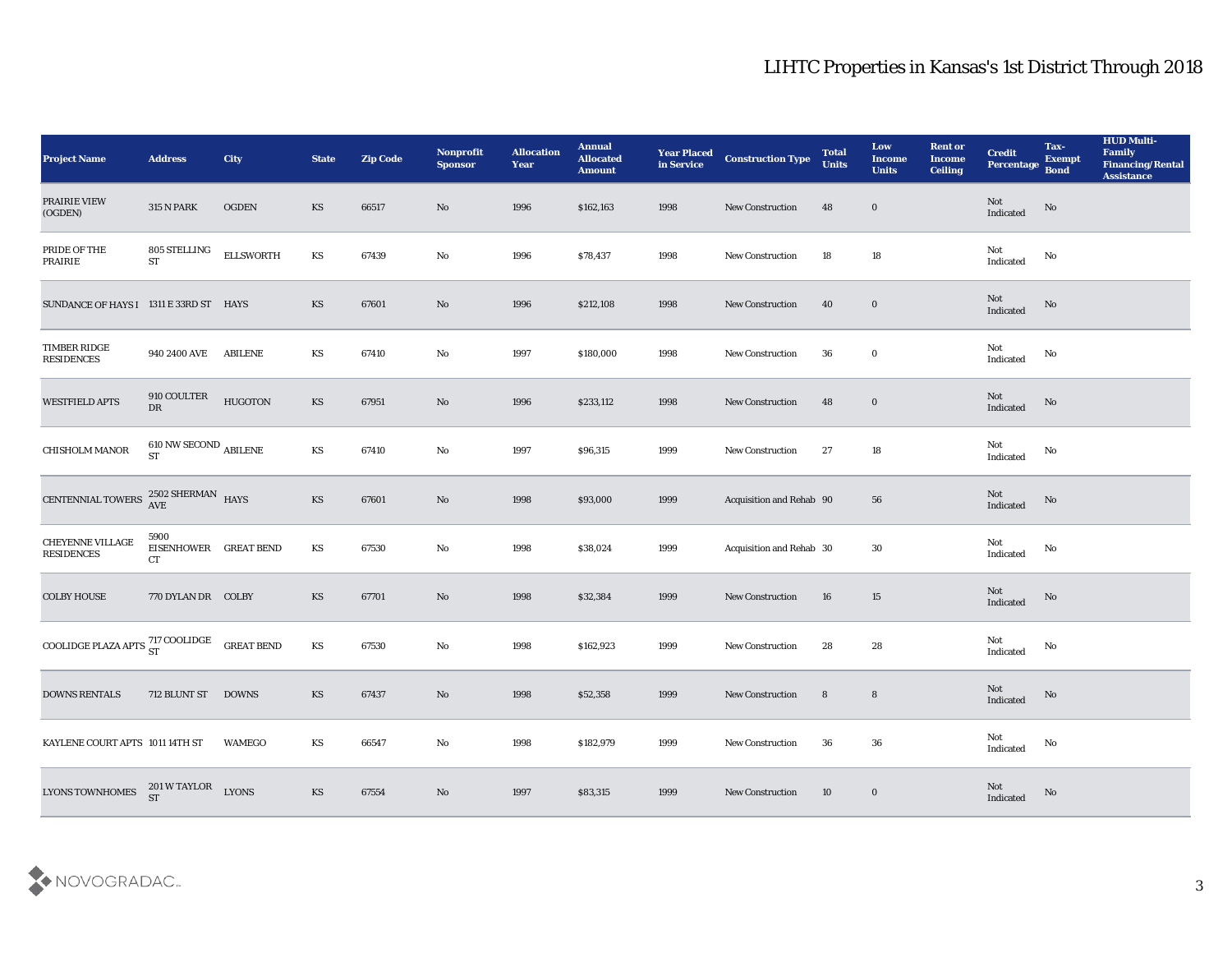| <b>Project Name</b>                                                                  | <b>Address</b>                       | City                           | <b>State</b>           | <b>Zip Code</b> | Nonprofit<br><b>Sponsor</b> | <b>Allocation</b><br><b>Year</b> | <b>Annual</b><br><b>Allocated</b><br><b>Amount</b> | <b>Year Placed</b><br>in Service | <b>Construction Type</b>    | <b>Total</b><br><b>Units</b> | Low<br><b>Income</b><br><b>Units</b> | <b>Rent or</b><br><b>Income</b><br><b>Ceiling</b> | <b>Credit</b><br>Percentage           | Tax-<br><b>Exempt</b><br><b>Bond</b> | <b>HUD Multi-</b><br>Family<br><b>Financing/Rental</b><br><b>Assistance</b> |
|--------------------------------------------------------------------------------------|--------------------------------------|--------------------------------|------------------------|-----------------|-----------------------------|----------------------------------|----------------------------------------------------|----------------------------------|-----------------------------|------------------------------|--------------------------------------|---------------------------------------------------|---------------------------------------|--------------------------------------|-----------------------------------------------------------------------------|
| NORTH PARK VILLAGE $\begin{array}{cc} 3400 \text{ JEFFREV} \\ \text{ST} \end{array}$ |                                      | <b>HUTCHINSON</b>              | KS                     | 67502           | No                          | 1998                             | \$34,597                                           | 1999                             | Acquisition and Rehab 30    |                              | 30                                   |                                                   | Not<br>Indicated                      | No                                   |                                                                             |
| <b>CORONADO HEIGHTS</b><br><b>RESIDENCES</b>                                         | 906                                  | WESTRIDGE DR JUNCTION CITY KS  |                        | 66441           | No                          | 1998                             | \$159,546                                          | 1999                             | <b>New Construction</b>     | 36                           | $\bf{0}$                             |                                                   | Not<br>Indicated                      | No                                   |                                                                             |
| SALINA CHAPEL RIDGE 2363 CHAPEL<br><b>APTS II</b>                                    | RIDGE PL                             | <b>SALINA</b>                  | KS                     | 67401           | $\mathbf{N}\mathbf{o}$      | 1998                             | \$261,849                                          | 1999                             | <b>New Construction</b>     | 152                          | 80                                   |                                                   | Not<br>Indicated                      | No                                   |                                                                             |
| <b>SUNSET VILLAGE</b>                                                                | 110 S ASH ST                         | <b>RUSSELL</b>                 | KS                     | 67665           | No                          | 1998                             | \$32,052                                           | 1999                             | New Construction            | 16                           | $\bf{0}$                             |                                                   | Not<br>Indicated                      | No                                   |                                                                             |
| <b>TOWERS OF</b><br><b>CONCORDIA APTS</b>                                            | 605 E 17TH ST                        | CONCORDIA                      | KS                     | 66901           | No                          | 1997                             | \$164,526                                          | 1999                             | New Construction            | 20                           | $\bf{0}$                             |                                                   | Not<br>Indicated                      | No                                   |                                                                             |
| <b>BURR OAK</b><br><b>TOWNHOMES</b>                                                  |                                      | 128 W MAIN ST COUNCIL GROVE KS |                        | 66846           | No                          | 1999                             | \$71,524                                           | 2000                             | <b>New Construction</b>     | 10                           | 10                                   |                                                   | Not<br>Indicated                      | No                                   |                                                                             |
| <b>CHAPEL RIDGE APTS</b><br>OF EMPORIA                                               | 3601 W 18TH<br>AVE                   | <b>EMPORIA</b>                 | KS                     | 66801           | No                          | 2000                             | \$199,999                                          | 2000                             | <b>New Construction</b>     | 64                           | 64                                   |                                                   | Not<br>Indicated                      | No                                   |                                                                             |
| <b>FIRST OBERLIN</b><br><b>RENTALS</b>                                               | 402 N MARTIN<br>AVE                  | <b>OBERLIN</b>                 | KS                     | 67749           | No                          | 1999                             | $\$0$                                              | 2000                             | <b>New Construction</b>     | 12                           | 12                                   |                                                   | 70 % present $\,$ No $\,$<br>value    |                                      |                                                                             |
| NORTHRIDGE ACRES                                                                     | 906 QUAIL DR NORTON                  |                                | KS                     | 67654           | Yes                         | 1999                             | \$130,037                                          | 2000                             | <b>New Construction</b>     | 16                           | 16                                   |                                                   | Not<br>Indicated                      | No                                   |                                                                             |
| PRAIRIE VILLAGE<br><b>RESIDENCES III</b>                                             | 1300 E 33RD<br>AVE                   | <b>HUTCHINSON</b>              | KS                     | 67502           | No                          | 1999                             | \$175,143                                          | 2000                             | <b>New Construction</b>     | 32                           | 32                                   |                                                   | Not<br>Indicated                      | No                                   |                                                                             |
| ROLLA PLAZA APTS                                                                     | 315<br>WASHINGTON ROLLA<br><b>ST</b> |                                | KS                     | 67954           | No                          | 1998                             | \$19,722                                           | 2000                             | Acquisition and Rehab 10    |                              | 10                                   |                                                   | Not<br>Indicated                      | No                                   |                                                                             |
| TAMPA TOWNHOMES 313 LINCOLN                                                          |                                      | <b>TAMPA</b>                   | $\mathbf{K}\mathbf{S}$ | 67483           | $\rm\, No$                  | 1998                             | \$26,602                                           | 2000                             | ${\hbox{New Construction}}$ | $\overline{4}$               | $\overline{\mathbf{4}}$              |                                                   | $\operatorname{\bf Not}$<br>Indicated | $\rm No$                             |                                                                             |
| THE OAKS<br>(ELLINWOOD)                                                              | 110 W SIXTH ST ELLINWOOD             |                                | KS                     | 67526           | $\rm\, No$                  | 1999                             | \$63,983                                           | 2000                             | New Construction            | 11                           | $\bf{0}$                             |                                                   | Not<br>Indicated                      | No                                   |                                                                             |

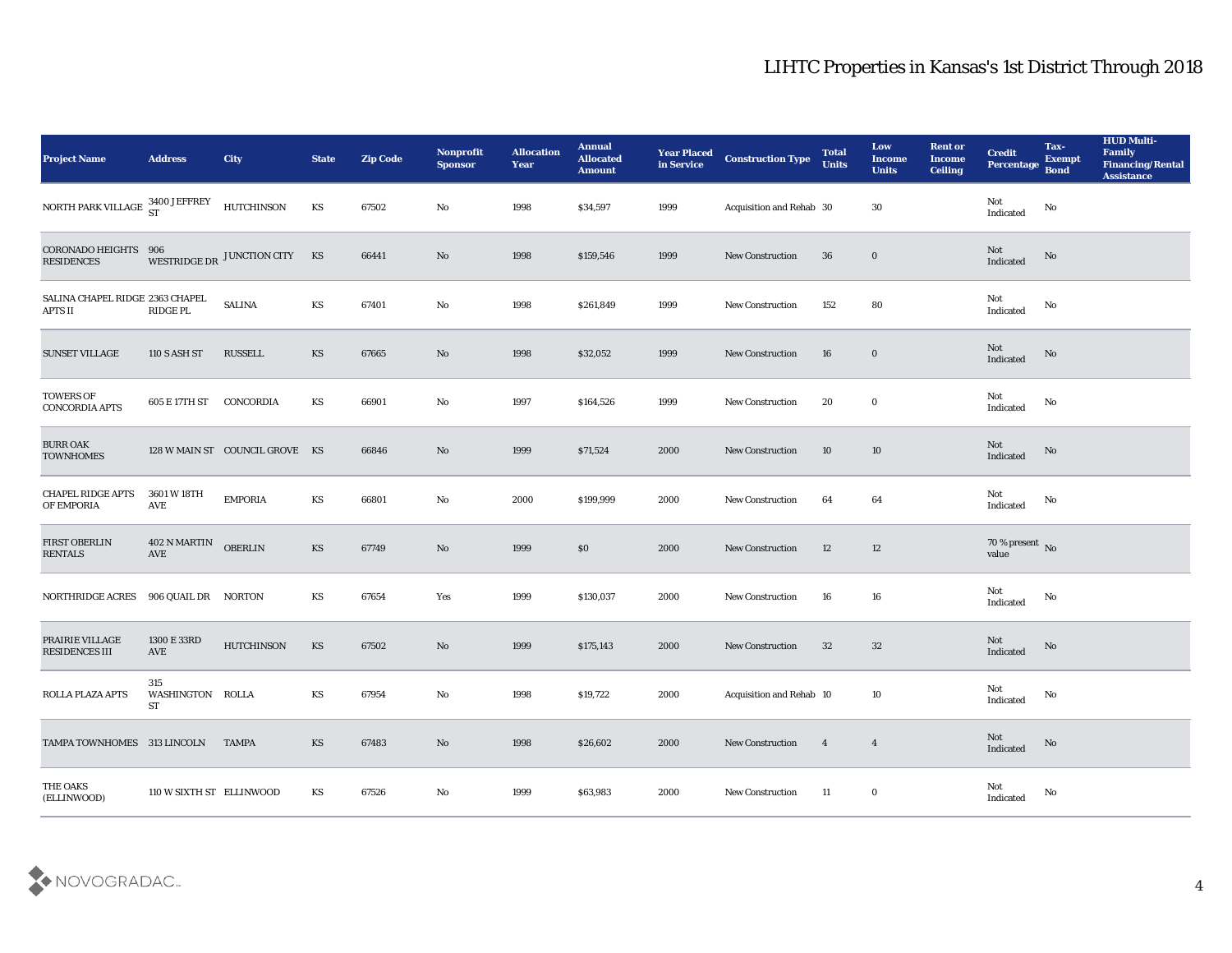| <b>Project Name</b>                                                      | <b>Address</b>                        | City                                       | <b>State</b>           | <b>Zip Code</b> | Nonprofit<br><b>Sponsor</b> | <b>Allocation</b><br>Year | <b>Annual</b><br><b>Allocated</b><br><b>Amount</b> | <b>Year Placed</b><br>in Service | <b>Construction Type</b> | <b>Total</b><br><b>Units</b> | Low<br><b>Income</b><br><b>Units</b> | <b>Rent or</b><br><b>Income</b><br><b>Ceiling</b> | <b>Credit</b><br>Percentage          | Tax-<br><b>Exempt</b><br><b>Bond</b> | <b>HUD Multi-</b><br>Family<br><b>Financing/Rental</b><br><b>Assistance</b> |
|--------------------------------------------------------------------------|---------------------------------------|--------------------------------------------|------------------------|-----------------|-----------------------------|---------------------------|----------------------------------------------------|----------------------------------|--------------------------|------------------------------|--------------------------------------|---------------------------------------------------|--------------------------------------|--------------------------------------|-----------------------------------------------------------------------------|
| <b>WASHINGTON COURT</b>                                                  |                                       | 1621 N<br>JEFFERSON ST<br>JUNCTION CITY KS |                        | 66441           | No                          | 2000                      | \$0                                                | 2000                             | Acquisition and Rehab 52 |                              | 52                                   |                                                   | $30\,\%$ present $\,$ Yes value      |                                      |                                                                             |
| MEADE COUNTY APTS $\,$ 415 E GREEN ST $\,$ MEADE<br>$\scriptstyle\rm II$ |                                       |                                            | <b>KS</b>              | 67864           | No                          | 2000                      | \$82,000                                           | 2000                             | <b>New Construction</b>  | 12                           | $\bf{0}$                             |                                                   | Not<br>Indicated                     | No                                   |                                                                             |
| SUNDANCE OF HAYS II 1311 E 33RD ST HAYS                                  |                                       |                                            | KS                     | 67601           | No                          | 1999                      | \$112,388                                          | 2000                             | <b>New Construction</b>  | 16                           | 16                                   |                                                   | 70 % present $\sqrt{\ }$ No<br>value |                                      |                                                                             |
| <b>EVERGREEN PARK</b><br><b>TOWNHOMES</b>                                | 1129 E 33RD AVE HUTCHINSON            |                                            | KS                     | 67502           | No                          | 2000                      | \$113,199                                          | 2001                             | New Construction         | 16                           | 16                                   |                                                   | Not<br>$\operatorname{Indicated}$    | No                                   |                                                                             |
| <b>LITTLE RIVER</b><br><b>TOWNHOMES</b>                                  | 125 W PRAIRIE<br>$\operatorname{AVE}$ | LITTLE RIVER                               | KS                     | 67457           | No                          | 2000                      | \$31,802                                           | 2001                             | <b>New Construction</b>  | $\overline{4}$               | $\overline{4}$                       |                                                   | Not<br>Indicated                     | No                                   |                                                                             |
| NORTHVIEW VILLAGE NORTHVIEW                                              | 501 E<br>AVE                          | <b>MCPHERSON</b>                           | KS                     | 67460           | Yes                         | 2000                      | \$110,608                                          | 2001                             | New Construction         | 14                           | 10                                   |                                                   | Not<br>Indicated                     | No                                   |                                                                             |
| PRAIRIE VILLAS<br>(LARNED)                                               | 1001 W 13TH ST LARNED                 |                                            | KS                     | 67550           | No                          | 2001                      | \$82,208                                           | 2001                             | <b>New Construction</b>  | 12                           | 12                                   |                                                   | Not<br>Indicated                     | No                                   |                                                                             |
| <b>WEST SIDE APTS</b>                                                    | 1334<br>CATTLETRAIL GOODLAND<br>ST    |                                            | KS                     | 67735           | No                          | 2001                      | \$119,002                                          | 2001                             | <b>New Construction</b>  | 18                           | 18                                   |                                                   | Not<br>Indicated                     | No                                   |                                                                             |
| <b>WILLOW GROVE</b>                                                      | 1226 E KIRWIN SALINA<br>AVE           |                                            | <b>KS</b>              | 67401           | No                          | 2000                      | \$277,011                                          | 2001                             | <b>New Construction</b>  | 48                           | 48                                   |                                                   | Not<br>Indicated                     | No                                   |                                                                             |
| <b>CORONADO PARK</b><br><b>RESIDENCES II</b>                             | 126 W ELM ST                          | JUNCTION CITY                              | KS                     | 66441           | $\rm\thinspace No$          | 2000                      | \$162,187                                          | 2001                             | New Construction         | 40                           | 28                                   |                                                   | Not<br>Indicated                     | No                                   |                                                                             |
| <b>WASHINGTON</b><br><b>HEIGHTS</b>                                      | 1701 POST ROCK LA CROSSE<br>DR        |                                            | <b>KS</b>              | 67548           | No                          | 2000                      | $\$0$                                              | 2001                             | <b>New Construction</b>  | 20                           | $\bf{0}$                             |                                                   | Not<br>Indicated                     | No                                   |                                                                             |
| WYNDAM PLACE<br>SENIOR RESIDENCES                                        | 2734 HALL ST HAYS                     |                                            | KS                     | 67601           | $\rm\, No$                  | 2002                      | \$276,988                                          | 2002                             | <b>New Construction</b>  | 42                           | $42\,$                               |                                                   | Not<br>Indicated                     | No                                   |                                                                             |
| <b>COLORADO PLAZA</b>                                                    | $420$ COLORADO MANHATTAN ${\rm ST}$   |                                            | $\mathbf{K}\mathbf{S}$ | 66502           | $\rm\, No$                  | 2001                      | \$110,703                                          | 2002                             | <b>New Construction</b>  | 46                           | 46                                   |                                                   | Not<br>Indicated                     | No                                   |                                                                             |

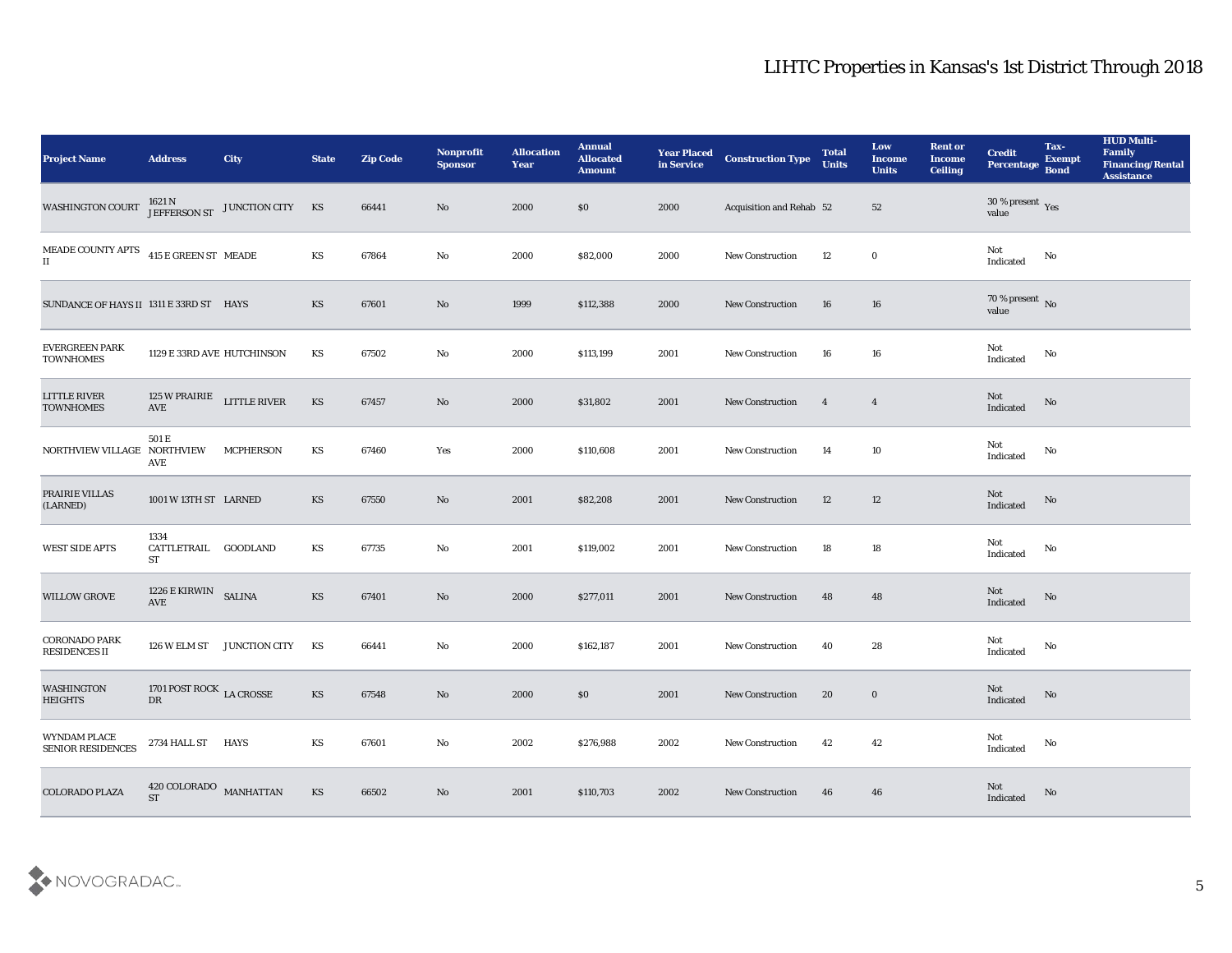| <b>Project Name</b>                                         | <b>Address</b>                                   | City              | <b>State</b>           | <b>Zip Code</b> | Nonprofit<br><b>Sponsor</b> | <b>Allocation</b><br>Year | <b>Annual</b><br><b>Allocated</b><br><b>Amount</b> | <b>Year Placed</b><br>in Service | <b>Construction Type</b> | <b>Total</b><br><b>Units</b> | Low<br><b>Income</b><br><b>Units</b> | <b>Rent or</b><br><b>Income</b><br><b>Ceiling</b> | <b>Credit</b><br><b>Percentage</b>         | Tax-<br><b>Exempt</b><br><b>Bond</b> | <b>HUD Multi-</b><br>Family<br><b>Financing/Rental</b><br><b>Assistance</b> |
|-------------------------------------------------------------|--------------------------------------------------|-------------------|------------------------|-----------------|-----------------------------|---------------------------|----------------------------------------------------|----------------------------------|--------------------------|------------------------------|--------------------------------------|---------------------------------------------------|--------------------------------------------|--------------------------------------|-----------------------------------------------------------------------------|
| <b>DODGE CITY</b><br><b>SUNDANCE II</b>                     | <b>1510 AVE K</b>                                | <b>DODGE CITY</b> | KS                     | 67801           | No                          | 2001                      | \$330,628                                          | 2002                             | <b>New Construction</b>  | 48                           | 48                                   |                                                   | 70 % present $\,$ No $\,$<br>value         |                                      |                                                                             |
| <b>PARK RIDGE</b>                                           | 1715 N MAIN ST MCPHERSON                         |                   | KS                     | 67460           | No                          | 2001                      | \$231,394                                          | 2002                             | <b>New Construction</b>  | 56                           | $\bf{0}$                             |                                                   | $70\,\%$ present $\,$ No value             |                                      |                                                                             |
| <b>COVENTRY COURT</b><br><b>TOWNHOMES</b>                   | 1741 COVENTRY $\,$ HUTCHINSON<br><b>CT</b>       |                   | KS                     | 67502           | No                          | 2003                      | \$111,306                                          | 2003                             | <b>New Construction</b>  | 12                           | 12                                   |                                                   | Not<br>Indicated                           | No                                   |                                                                             |
| <b>EVERGREEN PARK</b><br><b>TOWNHOMES PHASE</b><br>$\rm II$ | 1129 E 33RD AVE HUTCHINSON                       |                   | KS                     | 67502           | No                          | 2002                      | \$58,713                                           | 2003                             | <b>New Construction</b>  | 8                            | $8\phantom{1}$                       |                                                   | Not<br>Indicated                           | No                                   |                                                                             |
| NORTHGLENN APTS                                             | $3104$ WILLIAMS $\,$ GREAT BEND<br><b>ST</b>     |                   | KS                     | 67530           | No                          | 2003                      | \$0                                                | 2003                             | New Construction         | 12                           | 12                                   |                                                   | Not<br>Indicated                           | No                                   |                                                                             |
| <b>CZECH COTTAGES</b>                                       | 519 24TH ST                                      | WILSON            | KS                     | 67490           | No                          | 2002                      | \$41,890                                           | 2003                             | <b>New Construction</b>  | $6\phantom{.}6$              | $6\phantom{.}6$                      |                                                   | Not<br>Indicated                           | No                                   |                                                                             |
| <b>PRAIRIE WIND APTS</b>                                    | 201 N CEDAR ST ESKRIDGE                          |                   | KS                     | 66423           | $\mathbf{N}\mathbf{o}$      | 2002                      | \$87,160                                           | 2003                             | <b>New Construction</b>  | 8                            | 8                                    |                                                   | Not<br>Indicated                           | No                                   |                                                                             |
| BROOKFIELD HOMES I BROOKVALLEY MANHATTAN                    | 224<br>DR                                        |                   | <b>KS</b>              | 66502           | No                          | 2004                      | \$66,502                                           | 2004                             | <b>New Construction</b>  | $6\phantom{.}6$              | $\bf{0}$                             |                                                   | Not<br>Indicated                           | No                                   |                                                                             |
| MEADOWVIEW PLACE 711 E 12TH ST                              |                                                  | <b>ELLIS</b>      | KS                     | 67637           | No                          | 2003                      | \$79,044                                           | 2004                             | <b>New Construction</b>  | 10                           | 10                                   |                                                   | Not<br>Indicated                           | No                                   |                                                                             |
| <b>WALNUT COURT</b>                                         | $100\to \mathrm{SECOND}$<br>$\operatorname{AVE}$ | <b>HUTCHINSON</b> | KS                     | 67501           | No                          | 2004                      | \$0                                                | 2004                             | <b>New Construction</b>  | 40                           | 24                                   |                                                   | Not<br>Indicated                           | No                                   |                                                                             |
| <b>WHEATRIDGE APTS</b>                                      | 461 W SIXTH ST HOISINGTON                        |                   | KS                     | 67544           | No                          | 2004                      | $\$0$                                              | 2004                             | <b>New Construction</b>  | 12                           | $\bf{0}$                             |                                                   | Not<br>Indicated                           | No                                   |                                                                             |
| PHEASANT HILL APTS                                          | $2825$ VINEWOOD PL MANHATTAN                     |                   | $\mathbf{K}\mathbf{S}$ | 66502           | $\rm\thinspace No$          | 2004                      | \$368,038                                          | 2004                             | New Construction         | 48                           | 48                                   |                                                   | $\operatorname{\mathsf{Not}}$<br>Indicated | ${\bf No}$                           |                                                                             |
| PORTER HOUSE APTS 209 E MAIN ST BELOIT                      |                                                  |                   | KS                     | 67420           | $\mathbf {No}$              | 2004                      | \$208,716                                          | 2004                             | Acquisition and Rehab 30 |                              | 30                                   |                                                   | Not<br>Indicated                           | No                                   |                                                                             |

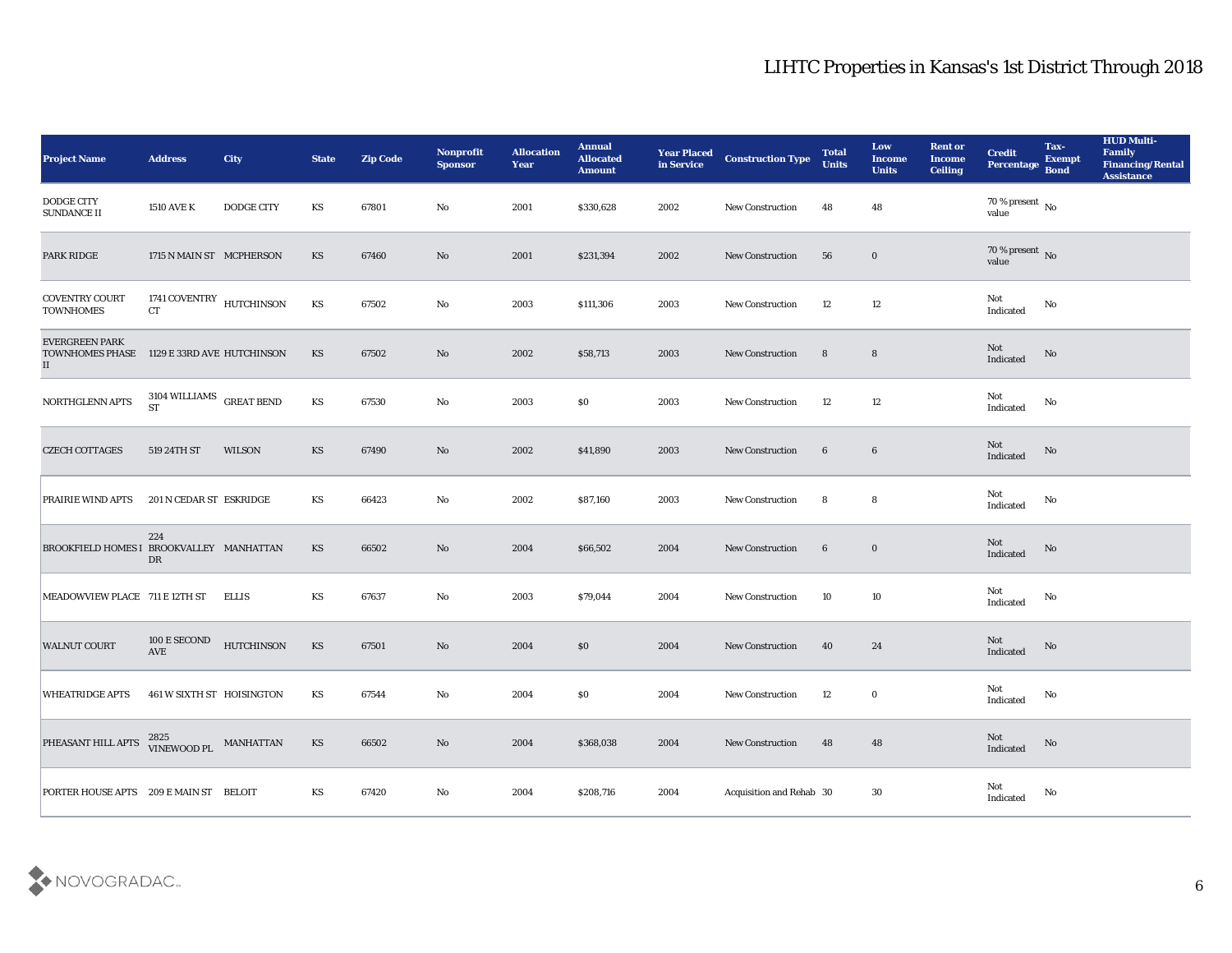| <b>Project Name</b>                              | <b>Address</b>                                | <b>City</b>                | <b>State</b>           | <b>Zip Code</b> | Nonprofit<br><b>Sponsor</b> | <b>Allocation</b><br><b>Year</b> | <b>Annual</b><br><b>Allocated</b><br><b>Amount</b> | <b>Year Placed</b><br>in Service | <b>Construction Type</b> | <b>Total</b><br><b>Units</b> | Low<br><b>Income</b><br><b>Units</b> | <b>Rent or</b><br><b>Income</b><br><b>Ceiling</b> | <b>Credit</b><br>Percentage       | Tax-<br><b>Exempt</b><br><b>Bond</b> | <b>HUD Multi-</b><br>Family<br><b>Financing/Rental</b><br><b>Assistance</b> |
|--------------------------------------------------|-----------------------------------------------|----------------------------|------------------------|-----------------|-----------------------------|----------------------------------|----------------------------------------------------|----------------------------------|--------------------------|------------------------------|--------------------------------------|---------------------------------------------------|-----------------------------------|--------------------------------------|-----------------------------------------------------------------------------|
| <b>COUNTRY MEADOW</b><br><b>RESIDENCES</b>       | 1300 E<br><b>MARLATT AVE</b>                  | <b>MANHATTAN</b>           | KS                     | 66502           | No                          | 2003                             | \$474,326                                          | 2004                             | <b>New Construction</b>  | 108                          | 84                                   |                                                   | $30\,\%$ present $\,$ No value    |                                      |                                                                             |
| <b>BROOKFIELD HOMES</b><br>$\mathbf{I}$          | 404<br><b>BROOKMONT</b><br>DR                 | MANHATTAN                  | KS                     | 66502           | No                          | 2005                             | \$59,256                                           | 2005                             | <b>New Construction</b>  | 6                            | $\bf{0}$                             |                                                   | Not<br>Indicated                  | No                                   |                                                                             |
| <b>IVORY STREET APTS</b>                         | 803 IVORY ST                                  | <b>OAKLEY</b>              | KS                     | 67748           | No                          | 2005                             | \$66,865                                           | 2005                             | New Construction         | $8\phantom{1}$               | $8\phantom{1}$                       |                                                   | Not<br>Indicated                  | No                                   |                                                                             |
| <b>MAPLEWOOD</b><br><b>TOWNHOMES</b>             | 1712 COVENTRY $$\rm HUTCHINSON$$<br><b>CT</b> |                            | KS                     | 67502           | $\mathbf{No}$               | 2004                             | \$118,613                                          | 2005                             | <b>New Construction</b>  | 16                           | 16                                   |                                                   | Not<br>$\operatorname{Indicated}$ | No                                   |                                                                             |
| THE RESERVES AT<br>PRAIRIE GLEN I                | 2515 S OHIO ST SALINA                         |                            | KS                     | 67401           | $\mathbf{N}\mathbf{o}$      | 2004                             | \$0                                                | 2005                             | <b>New Construction</b>  | 48                           | 48                                   |                                                   | Not<br>Indicated                  | No                                   |                                                                             |
| WYNDAM PLACE<br><b>SENIOR RESIDENCES</b>         | 1401 E 12TH AVE EMPORIA                       |                            | KS                     | 66801           | No                          | 2004                             | \$379,144                                          | 2005                             | <b>New Construction</b>  | 42                           | 42                                   |                                                   | Not<br>Indicated                  | No                                   |                                                                             |
| PIONEER PRESIDENT'S 245 S EIGHTH<br><b>PLACE</b> | <b>ST</b>                                     | <b>SALINA</b>              | KS                     | 67401           | No                          | 2005                             | \$0                                                | 2005                             | <b>New Construction</b>  | 61                           | $\bf{0}$                             |                                                   | Not<br>Indicated                  | No                                   |                                                                             |
| <b>RIVER VILLAS OF</b><br>MARQUETTE              | 113 S<br>WASHINGTON MARQUETTE<br><b>ST</b>    |                            | KS                     | 67464           | $\mathbf{No}$               | 2003                             | \$112,732                                          | 2005                             | <b>New Construction</b>  | 12                           | $\bf{0}$                             |                                                   | Not<br>Indicated                  | No                                   |                                                                             |
| APPLE JUNCTION                                   | 1215 BARCLAY<br>$\operatorname{AVE}$          | <b>WAKEENEY</b>            | KS                     | 67672           | $\mathbf{N}\mathbf{o}$      | 2005                             | \$46,959                                           | 2006                             | Acquisition and Rehab 16 |                              | 16                                   |                                                   | Not<br>Indicated                  | No                                   |                                                                             |
| <b>BELOIT CENTER</b>                             | 600 N BELL ST                                 | <b>BELOIT</b>              | KS                     | 67420           | No                          | 2006                             | \$44,293                                           | 2006                             | Acquisition and Rehab 12 |                              | 12                                   |                                                   | Not<br>Indicated                  | No                                   |                                                                             |
| <b>CROWN HOMES OF</b><br><b>HUTCHINSON</b>       | 1408 W 11TH<br>AVE                            | <b>HUTCHINSON</b>          | KS                     | 67501           | No                          | 2006                             | \$93,111                                           | 2006                             | <b>New Construction</b>  | 9                            | 9                                    |                                                   | Not<br>Indicated                  | No                                   |                                                                             |
| <b>GARDENS AT FLINT</b><br><b>HILLS</b>          | 1339 FLINT<br>HILLS PL                        | <b>MANHATTAN</b>           | $\mathbf{K}\mathbf{S}$ | 66502           | ${\bf No}$                  | 2005                             | \$425,175                                          | 2006                             | New Construction         | 48                           | 40                                   |                                                   | Not<br>Indicated                  | $\mathbf {No}$                       |                                                                             |
| <b>HARVEST WOODS</b>                             |                                               | 1205 CABLE RD PHILLIPSBURG | KS                     | 67661           | $\rm\thinspace No$          | 2005                             | \$46,176                                           | 2006                             | Acquisition and Rehab 12 |                              | 12                                   |                                                   | Not<br>Indicated                  | No                                   |                                                                             |

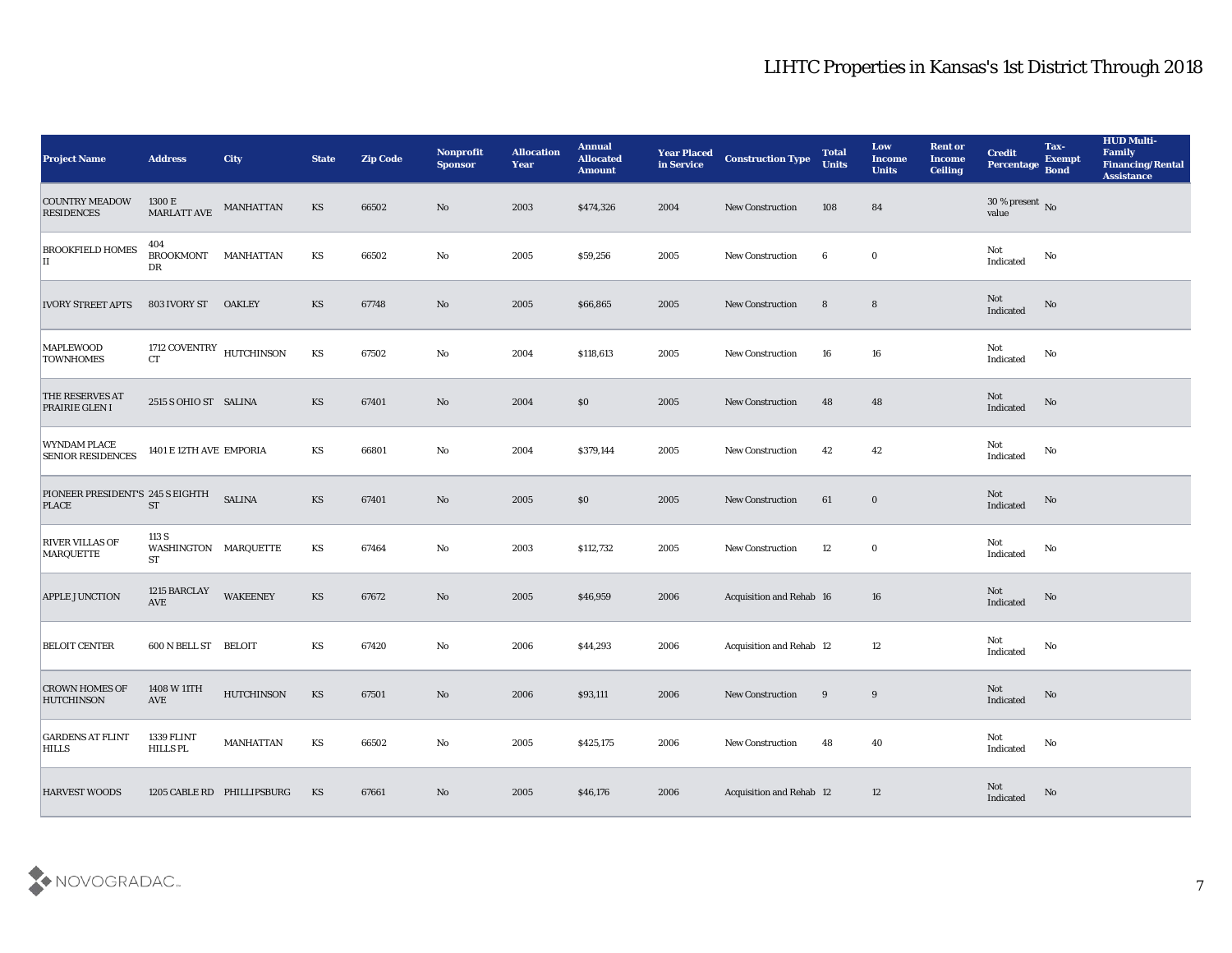| <b>Project Name</b>                              | <b>Address</b>                              | <b>City</b>               | <b>State</b>           | <b>Zip Code</b> | Nonprofit<br><b>Sponsor</b> | <b>Allocation</b><br><b>Year</b> | <b>Annual</b><br><b>Allocated</b><br><b>Amount</b> | <b>Year Placed</b><br>in Service | <b>Construction Type</b>        | <b>Total</b><br><b>Units</b> | Low<br><b>Income</b><br><b>Units</b> | <b>Rent or</b><br><b>Income</b><br><b>Ceiling</b> | <b>Credit</b><br>Percentage            | Tax-<br><b>Exempt</b><br><b>Bond</b> | <b>HUD Multi-</b><br>Family<br>Financing/Rental<br><b>Assistance</b> |
|--------------------------------------------------|---------------------------------------------|---------------------------|------------------------|-----------------|-----------------------------|----------------------------------|----------------------------------------------------|----------------------------------|---------------------------------|------------------------------|--------------------------------------|---------------------------------------------------|----------------------------------------|--------------------------------------|----------------------------------------------------------------------|
| <b>RUSSELL HOUSING</b>                           | 619 E FIRST ST RUSSELL                      |                           | KS                     | 67665           | Yes                         | 2006                             | \$66,554                                           | 2006                             | <b>New Construction</b>         | 6                            | $6\phantom{.0}$                      | 60% AMGI                                          | $30\,\%$ present $\,$ No $\,$<br>value |                                      |                                                                      |
| <b>PARKVIEW</b>                                  | $311$ N GARFIELD $\,$ OBERLIN<br><b>AVE</b> |                           | KS                     | 67749           | No                          | 2005                             | \$44,169                                           | 2006                             | Acquisition and Rehab 14        |                              | 14                                   |                                                   | Not<br>Indicated                       | No                                   |                                                                      |
| PHEASANT RUN                                     |                                             | 820 N ROCK ST MINNEAPOLIS | KS                     | 67467           | No                          | 2006                             | \$33,592                                           | 2006                             | <b>Acquisition and Rehab 12</b> |                              | 12                                   |                                                   | Not<br>Indicated                       | No                                   |                                                                      |
| PORTER COMMONS<br><b>APTS</b>                    | 1415 KATIE DR HUTCHINSON                    |                           | KS                     | 67501           | No                          | 2005                             | \$309,560                                          | 2006                             | <b>New Construction</b>         | 48                           | 48                                   |                                                   | Not<br>Indicated                       | No                                   |                                                                      |
| THE RESERVES AT<br><b>PRAIRIE GLEN II</b>        | 2515 S OHIO ST SALINA                       |                           | KS                     | 67401           | No                          | 2006                             | \$369,062                                          | 2006                             | <b>New Construction</b>         | 48                           | 48                                   |                                                   | Not<br>Indicated                       | No                                   |                                                                      |
| WALNUT CREEK APTS 2314 31ST ST                   |                                             | <b>GREAT BEND</b>         | KS                     | 67530           | Yes                         | 2005                             | \$108,840                                          | 2006                             | <b>New Construction</b>         | 12                           | 12                                   |                                                   | Not<br>Indicated                       | No                                   |                                                                      |
| WALNUT GLENN APTS 2314 31ST ST                   |                                             | <b>GREAT BEND</b>         | KS                     | 67530           | Yes                         | 2006                             | \$101,053                                          | 2006                             | <b>New Construction</b>         | 12                           | 12                                   |                                                   | Not<br>Indicated                       | No                                   |                                                                      |
| WHEATLAND MANOR 118 W MAIN ST NESS CITY          |                                             |                           | KS                     | 67560           | No                          | 2006                             | \$39,243                                           | 2006                             | <b>Acquisition and Rehab 10</b> |                              | 10                                   |                                                   | Not<br>Indicated                       | No                                   |                                                                      |
| <b>BARTELL HOUSE</b><br><b>SENIOR RESIDENCES</b> | 600N<br><b>ST</b>                           | WASHINGTON JUNCTION CITY  | KS                     | 66441           | Yes                         | 2007                             | \$251,941                                          | 2007                             | Acquisition and Rehab 32        |                              | 32                                   |                                                   | Not<br>Indicated                       | No                                   |                                                                      |
| <b>CENTERVIEW PLACE</b>                          | 309 ROGER<br><b>BARTA WAY</b>               | <b>SMITH CENTER</b>       | KS                     | 66967           | Yes                         | 2007                             | \$98,166                                           | 2007                             | <b>New Construction</b>         | 10                           | 10                                   |                                                   | Not<br>Indicated                       | No                                   |                                                                      |
| <b>HIGHLAND RIDGE</b><br><b>APTS</b>             | 509 STONE DR MANHATTAN                      |                           | KS                     | 66503           | No                          | 2006                             | \$766,531                                          | 2007                             | <b>New Construction</b>         | 96                           | 96                                   |                                                   | Not<br>Indicated                       | No                                   |                                                                      |
| <b>MAHASKA RURAL</b><br><b>HOUSING</b>           | 200 S SCHOOL MAHASKA<br>AVE                 |                           | $\mathbf{K}\mathbf{S}$ | 66955           | $\mathbf {No}$              | 2007                             | \$204,595                                          | 2007                             | Acquisition and Rehab 24        |                              | $\mathbf 0$                          |                                                   | Not<br>Indicated                       | $\rm \bf No$                         |                                                                      |
| STONEPOST I                                      | 109 $\rm E$ FOURTH $\rm ST$                 | <b>HAYS</b>               | $\mathbf{K}\mathbf{S}$ | 67601           | $\mathbf {No}$              | 2007                             | \$381,674                                          | 2007                             | New Construction                | 32                           | $32\,$                               |                                                   | ${\rm Not}$ Indicated                  | $\mathbf {No}$                       |                                                                      |

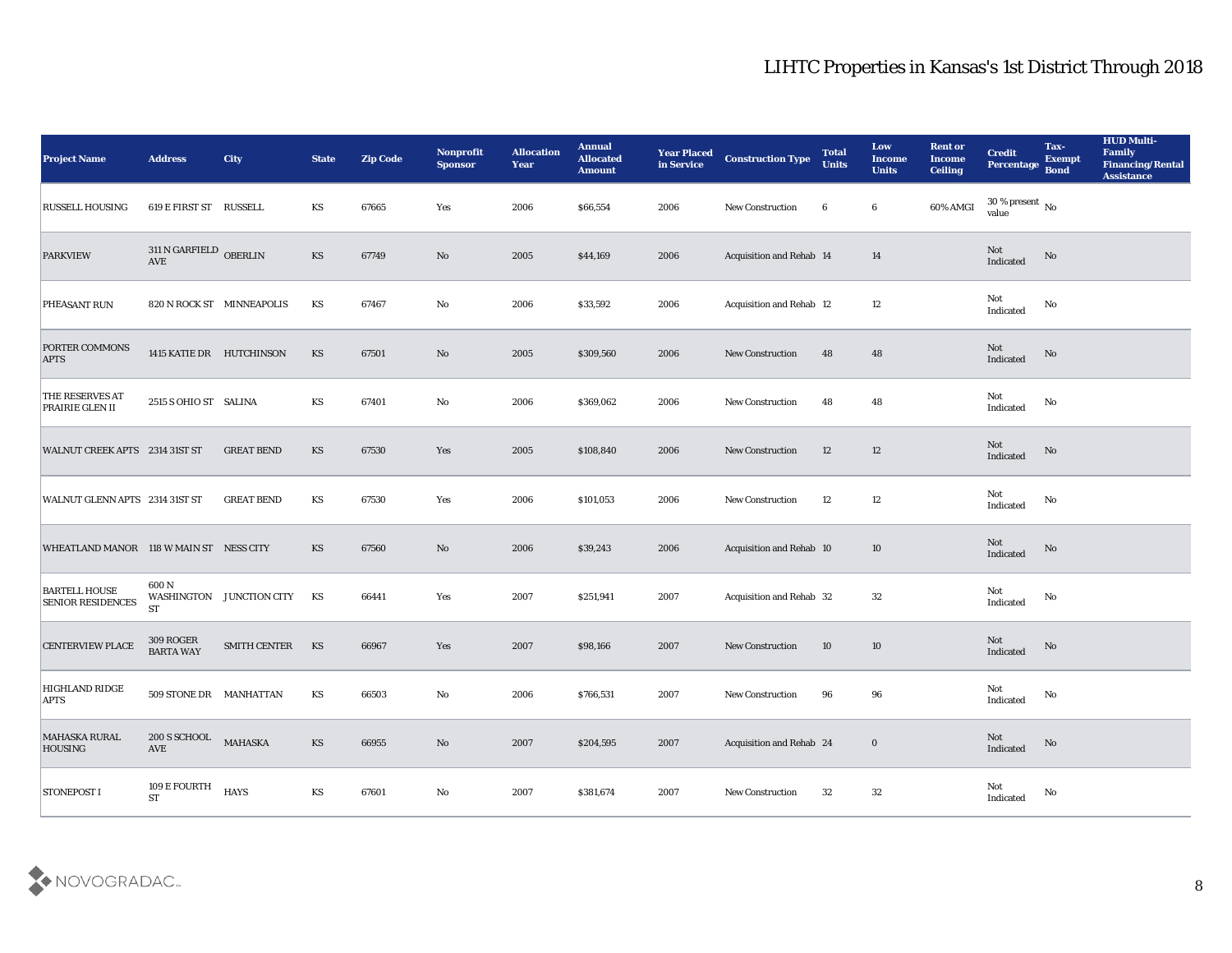| <b>Project Name</b>                          | <b>Address</b>                                         | <b>City</b>                   | <b>State</b>           | <b>Zip Code</b> | Nonprofit<br><b>Sponsor</b> | <b>Allocation</b><br>Year | <b>Annual</b><br><b>Allocated</b><br><b>Amount</b> | <b>Year Placed</b><br>in Service | <b>Construction Type</b> | <b>Total</b><br><b>Units</b> | Low<br><b>Income</b><br><b>Units</b> | <b>Rent or</b><br><b>Income</b><br><b>Ceiling</b> | <b>Credit</b><br>Percentage        | Tax-<br><b>Exempt</b><br><b>Bond</b> | <b>HUD Multi-</b><br>Family<br><b>Financing/Rental</b><br><b>Assistance</b> |
|----------------------------------------------|--------------------------------------------------------|-------------------------------|------------------------|-----------------|-----------------------------|---------------------------|----------------------------------------------------|----------------------------------|--------------------------|------------------------------|--------------------------------------|---------------------------------------------------|------------------------------------|--------------------------------------|-----------------------------------------------------------------------------|
| <b>STREET OF DREAMS</b>                      | 215 W 17TH ST LARNED                                   |                               | KS                     | 67550           | No                          | 2007                      | \$127,599                                          | 2007                             | <b>New Construction</b>  | 10                           | $\bf{0}$                             |                                                   | Not<br>Indicated                   | No                                   |                                                                             |
| <b>FLINT HILLS REHAB</b>                     | 1339 FLINT<br>HILLS PL                                 | <b>MANHATTAN</b>              | KS                     | 66502           | No                          | 2007                      | \$359,698                                          | 2007                             | Acquisition and Rehab 58 |                              | $\bf{0}$                             |                                                   | Not<br>Indicated                   | No                                   |                                                                             |
| <b>FRIENDSHIP PLACE I</b>                    | 201<br>FRIENDSHIP RD HUTCHINSON                        | <b>SOUTH</b>                  | KS                     | 67505           | $\rm No$                    | 2007                      | \$155,527                                          | 2007                             | <b>New Construction</b>  | 20                           | $\bf{0}$                             |                                                   | Not<br>Indicated                   | No                                   |                                                                             |
| <b>BROOKFIELD</b><br><b>RESIDENCES</b>       | <b>415 WALTERS</b><br>DR                               | <b>MANHATTAN</b>              | KS                     | 66502           | $\rm\thinspace No$          | 2006                      | \$656,759                                          | 2007                             | <b>New Construction</b>  | 112                          | $\bf{0}$                             |                                                   | Not<br>Indicated                   | No                                   |                                                                             |
| THE SENTNEY LOFTS                            | 122 E SECOND<br><b>AVE</b>                             | <b>HUTCHINSON</b>             | KS                     | 67501           | No                          | 2006                      | \$310,426                                          | 2007                             | Acquisition and Rehab 33 |                              | $\bf{0}$                             |                                                   | Not<br>Indicated                   | No                                   |                                                                             |
| <b>CLYDE FAMILY</b><br><b>HOUSING</b>        | <b>514 ELK ST</b>                                      | <b>CLYDE</b>                  | KS                     | 66938           | No                          | 2008                      | \$3,743,450                                        | 2008                             | New Construction         | 24                           | $\bf{0}$                             | 60% AMGI                                          | $70\,\%$ present $\,$ No value     |                                      |                                                                             |
| <b>CREEKSIDE PLACE</b>                       | 2012 32ND ST                                           | <b>GREAT BEND</b>             | KS                     | 67530           | Yes                         | 2007                      | \$171,675                                          | 2008                             | <b>New Construction</b>  | 18                           | $\bf{0}$                             |                                                   | Not<br>Indicated                   | No                                   |                                                                             |
| <b>FLOR DE SOL I</b>                         | <b>555 E PINE ST</b>                                   | LIBERAL                       | KS                     | 67901           | No                          | 2008                      | \$389,983                                          | 2008                             | New Construction         | 32                           | $32\,$                               | $60\%$ AMGI                                       | 70 % present $\,$ No $\,$<br>value |                                      |                                                                             |
| <b>SOLOMON VALLEY</b><br><b>HOMES</b>        | $319$ N POMEROY $\,$ HILL CITY<br>$\operatorname{AVE}$ |                               | KS                     | 67642           | Yes                         | 2008                      | \$155,710                                          | 2008                             | <b>New Construction</b>  | 10                           | 10                                   | 60% AMGI                                          | $70$ % present $_{\rm No}$         |                                      |                                                                             |
| <b>TIERRA VERDE APTS</b>                     | <b>118 E AVE A</b>                                     | <b>HUTCHINSON</b>             | KS                     | 67501           | $\mathbf{No}$               | 2007                      | \$467,305                                          | 2008                             | <b>New Construction</b>  | 48                           | $\bf{0}$                             |                                                   | Not<br>$\operatorname{Indicated}$  | No                                   |                                                                             |
| <b>BROOKFIELD III</b>                        | 2700 N<br><b>BROOKGLEN</b><br>CIR                      | MANHATTAN                     | KS                     | 66502           | Yes                         | 2008                      | \$118,255                                          | 2009                             | <b>New Construction</b>  | 8                            | $8\phantom{1}$                       | 60% AMGI                                          | 70 % present No<br>value           |                                      |                                                                             |
| <b>CHEYENNE RIDGE</b>                        | 509 E SIXTH ST HOISINGTON                              |                               | KS                     | 67544           | $\mathbf {No}$              | 2008                      | \$132,297                                          | 2009                             | New Construction         | 12                           | 12                                   | 60% AMGI                                          | $70\,\%$ present $\,$ No value     |                                      |                                                                             |
| <b>COVENTRY COURT</b><br><b>TOWNHOMES II</b> | CT                                                     | 1700 COVENTRY $\,$ HUTCHINSON | $\mathbf{K}\mathbf{S}$ | 67502           | Yes                         | 2009                      | \$186,557                                          | 2009                             | New Construction         | 11                           | 11                                   | 60% AMGI                                          | $70\,\%$ present $\,$ No value     |                                      |                                                                             |

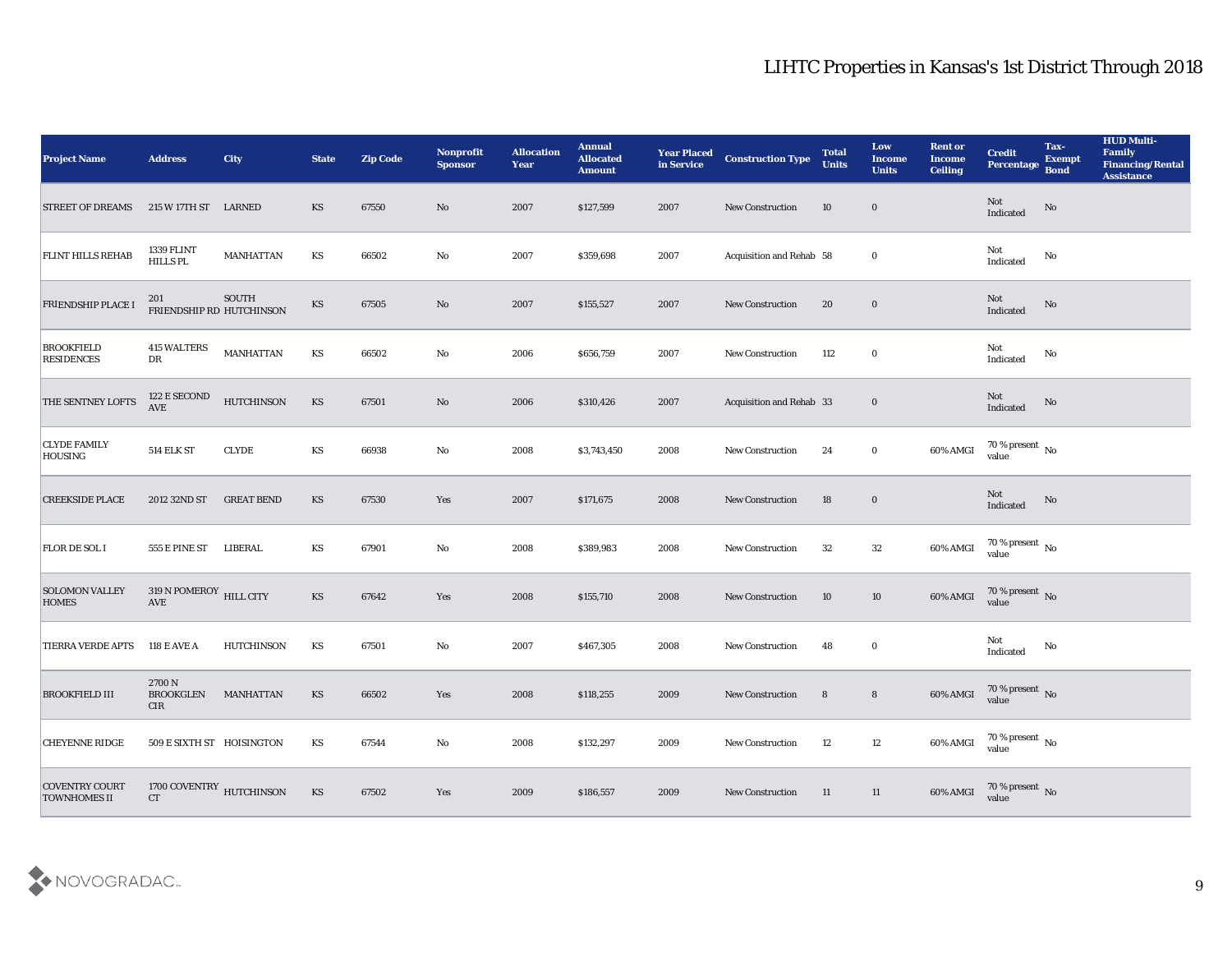| <b>Project Name</b>                         | <b>Address</b>                   | <b>City</b>        | <b>State</b> | <b>Zip Code</b> | Nonprofit<br><b>Sponsor</b> | <b>Allocation</b><br><b>Year</b> | <b>Annual</b><br><b>Allocated</b><br><b>Amount</b> | <b>Year Placed</b><br>in Service | <b>Construction Type</b> | <b>Total</b><br><b>Units</b> | Low<br><b>Income</b><br><b>Units</b> | <b>Rent or</b><br><b>Income</b><br><b>Ceiling</b> | <b>Credit</b><br>Percentage          | Tax-<br><b>Exempt</b><br><b>Bond</b> | <b>HUD Multi-</b><br>Family<br><b>Financing/Rental</b><br><b>Assistance</b> |
|---------------------------------------------|----------------------------------|--------------------|--------------|-----------------|-----------------------------|----------------------------------|----------------------------------------------------|----------------------------------|--------------------------|------------------------------|--------------------------------------|---------------------------------------------------|--------------------------------------|--------------------------------------|-----------------------------------------------------------------------------|
| <b>STONEPOST II</b>                         | 101 W FOURTH<br><b>ST</b>        | HAYS               | KS           | 67601           | No                          | 2008                             | \$241,465                                          | 2009                             | <b>New Construction</b>  | 16                           | 16                                   | 60% AMGI                                          | 70 % present $\,$ No $\,$<br>value   |                                      |                                                                             |
| <b>APOLLO TOWERS</b>                        | 330 W CT ST                      | <b>CLAY CENTER</b> | <b>KS</b>    | 67432           | No                          | 2010                             | \$0                                                | 2010                             | <b>New Construction</b>  | 52                           | $\bf{0}$                             |                                                   | TCEP only No                         |                                      |                                                                             |
| <b>FIFTH STREET APTS</b>                    | 217 E FIFTH ST BIRD CITY         |                    | KS           | 67731           | No                          | 2009                             | \$1,388                                            | 2010                             | New Construction         | 6                            | 6                                    |                                                   | Not<br>Indicated                     | No                                   |                                                                             |
| <b>FLOR DE SOL II</b>                       | 777 E PINE ST                    | LIBERAL            | KS           | 67901           | No                          | 2009                             | \$256,395                                          | 2010                             | <b>New Construction</b>  | 32                           | $\bf{0}$                             |                                                   | TCEP only No                         |                                      |                                                                             |
| <b>HEARTHSTONE</b>                          | 417 W 18TH ST LARNED             |                    | KS           | 67550           | No                          | 2010                             | \$228,573                                          | 2010                             | <b>New Construction</b>  | 12                           | 12                                   |                                                   | $70\,\%$ present $\,$ No value       |                                      |                                                                             |
| HERITAGE TOWNHOME 407 MAIN ST               |                                  | <b>JEWELL</b>      | <b>KS</b>    |                 | No                          | 2010                             | \$60,123                                           | 2010                             | <b>New Construction</b>  | $\overline{4}$               | $\overline{4}$                       | 60% AMGI                                          | $70\,\%$ present $\,$ No value       |                                      |                                                                             |
| HOMESTEAD AFFORDA VALLEY PARK               | <b>1008 KAW</b><br>CIR           | WAMEGO             | KS           | 66547           | Yes                         | 2009                             | $\$0$                                              | 2010                             | New Construction         | 32                           | $\bf{0}$                             |                                                   | Not<br>Indicated                     | No                                   |                                                                             |
| LARNED DREAM HOME 113 E 20TH ST             |                                  | LARNED             | KS           | 67550           | No                          | 2009                             | \$135,273                                          | 2010                             | <b>New Construction</b>  | 6                            | $6\phantom{.0}$                      | 60% AMGI                                          | 70 % present $\sqrt{\ }$ No<br>value |                                      |                                                                             |
| <b>HAMPTON WEST</b>                         | 208 S MILES<br><b>AVE</b>        | <b>LYONS</b>       | KS           | 67554           | Yes                         | Insufficient<br>Data             | \$214,531                                          | 2011                             | New Construction         | 10                           | 10                                   | 60% AMGI                                          | $70\,\%$ present $\,$ No value       |                                      | No                                                                          |
| <b>FLOR DE SOL III</b>                      | <b>750 E CURTIS ST LIBERAL</b>   |                    | KS           | 67901           | No                          | 2011                             | \$243,168                                          | 2011                             | <b>New Construction</b>  | 16                           | 16                                   | 60% AMGI                                          | $70\,\%$ present $\,$ No value       |                                      |                                                                             |
| <b>GENESIS HOMES</b>                        | CLUBHOUSE DR $\,$ MCPHERSON $\,$ |                    | KS           | 67460           | Yes                         | 2011                             | \$294,021                                          | 2011                             | New Construction         | 16                           | $\bf{0}$                             |                                                   | Not<br>Indicated                     | No                                   |                                                                             |
| <b>HAWTHORNE</b>                            | 715 N NINTH ST SALINA            |                    | KS           | 67401           | $\mathbf {No}$              | 2012                             | \$424,848                                          | 2011                             | New Construction         | 32                           | $\bf{0}$                             |                                                   | $70\,\%$ present $\,$ No value       |                                      |                                                                             |
| <b>HICKORY HILLS</b><br><b>RESIDENCES I</b> | 2610 STRAUSS<br><b>BLVD</b>      | JUNCTION CITY KS   |              | 66441           | $\mathbf {No}$              | 2010                             | \$901,405                                          | 2011                             | New Construction         | 80                           | $\bf{0}$                             |                                                   | Not<br>Indicated                     | $\rm No$                             |                                                                             |

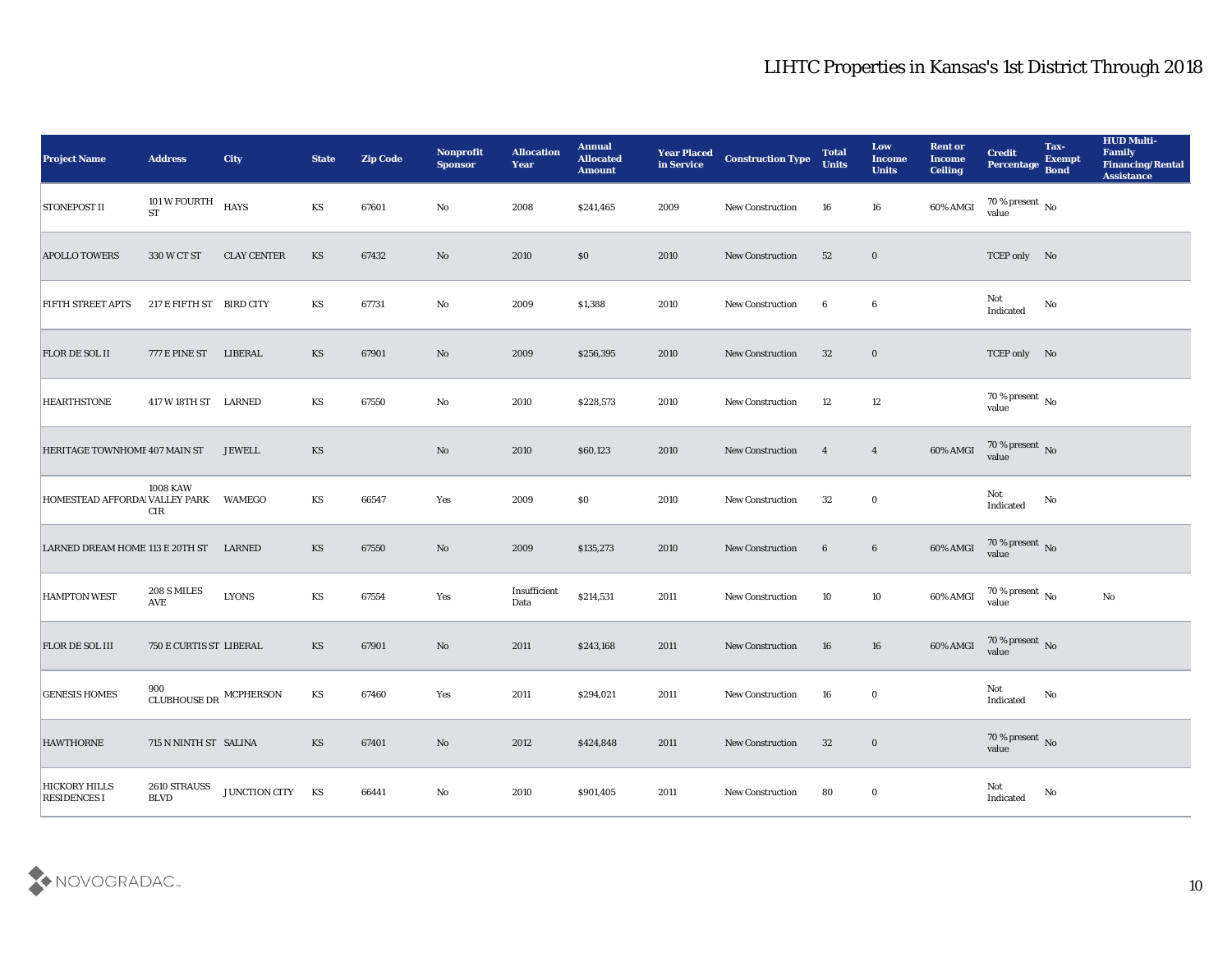| <b>Project Name</b>                                           | <b>Address</b>                              | <b>City</b>         | <b>State</b> | <b>Zip Code</b> | <b>Nonprofit</b><br><b>Sponsor</b> | <b>Allocation</b><br><b>Year</b> | <b>Annual</b><br><b>Allocated</b><br><b>Amount</b> | <b>Year Placed</b><br>in Service | <b>Construction Type</b>                                                          | <b>Total</b><br><b>Units</b> | Low<br><b>Income</b><br><b>Units</b> | <b>Rent or</b><br><b>Income</b><br><b>Ceiling</b> | <b>Credit</b><br><b>Percentage</b> | Tax-<br><b>Exempt</b><br><b>Bond</b> | <b>HUD Multi-</b><br>Family<br><b>Financing/Rental</b><br><b>Assistance</b> |
|---------------------------------------------------------------|---------------------------------------------|---------------------|--------------|-----------------|------------------------------------|----------------------------------|----------------------------------------------------|----------------------------------|-----------------------------------------------------------------------------------|------------------------------|--------------------------------------|---------------------------------------------------|------------------------------------|--------------------------------------|-----------------------------------------------------------------------------|
| HUTCHINSON LOFTS 720 N MAIN ST HUTCHINSON                     |                                             |                     | <b>KS</b>    | 67501           | No                                 | 2010                             | \$461,597                                          | 2011                             | Acquisition and Rehab 25                                                          |                              | 25                                   |                                                   | 70 % present No<br>value           |                                      |                                                                             |
| <b>STONEPOST III</b>                                          | 400 OAK ST                                  | <b>HAYS</b>         | KS           | 67601           | No                                 | 2011                             | \$234,812                                          | 2011                             | <b>New Construction</b>                                                           | 15                           | $\bf{0}$                             | 60% AMGI                                          | $70\,\%$ present $\,$ No value     |                                      |                                                                             |
| MARYSVILLE SENIOR 405 N FOURTH<br><b>HOUSING</b>              | <b>ST</b>                                   | MARYSVILLE          | KS           | 66508           | Yes                                | 2010                             | \$441,959                                          | 2011                             | <b>New Construction</b>                                                           | 24                           | 24                                   |                                                   | 70 % present No<br>value           |                                      |                                                                             |
| THE RESERVES AT<br><b>CIMARRON VALLEY</b>                     | 2806 SIXTH AVE DODGE CITY                   |                     | KS           | 67801           | No                                 | 2011                             | \$418,998                                          | 2011                             | New Construction                                                                  | 32                           | $\bf{0}$                             |                                                   | Not<br>Indicated                   | No                                   |                                                                             |
| <b>CROWN HOMES OF</b><br><b>BELOIT</b>                        | 901<br>MEADOWLARK BELOIT<br>LN              |                     | <b>KS</b>    | 67420           | No                                 | 2011                             | \$219,433                                          | 2012                             | <b>New Construction</b>                                                           | 9                            | $\bf{0}$                             |                                                   | Not<br>Indicated                   | No                                   |                                                                             |
| <b>HICKORY HILLS</b><br><b>RESIDENCES II</b>                  | <b>2610 STRAUSS</b><br><b>BLVD</b>          | JUNCTION CITY       | KS           | 66441           | No                                 | 2011                             | \$430,000                                          | 2012                             | <b>New Construction</b>                                                           | 40                           | $\bf{0}$                             |                                                   | Not<br>Indicated                   | No                                   |                                                                             |
| <b>THE VILLAGE AT</b><br><b>LIBERAL</b>                       | 719 E CURTIS ST LIBERAL                     |                     | KS           | 67901           | Yes                                | 2012                             | \$499,724                                          | 2012                             | <b>New Construction</b>                                                           | 24                           | $\bf{0}$                             | 50% AMGI                                          | $70\,\%$ present $\,$ No value     |                                      |                                                                             |
| <b>THE RESERVES AT</b><br><b>PRAIRIE RIDGE I</b>              | $3201$ N CAMPUS $\;$ GARDEN CITY<br>DR      |                     | KS           | 67846           | No                                 | 2012                             | \$432,761                                          | 2012                             | New Construction                                                                  | 32                           | $\bf{0}$                             |                                                   | Not<br>Indicated                   | No                                   |                                                                             |
| <b>HERITAGE</b><br><b>TOWNHOMES OF</b><br><b>SMITH CENTER</b> | 314 WHITE<br><b>ROCK RD</b>                 | <b>SMITH CENTER</b> | KS           | 66967           | No                                 | 2012                             | \$128,057                                          | 2013                             | <b>New Construction</b>                                                           | 8                            | $\bf{0}$                             |                                                   | Not<br>Indicated                   | No                                   |                                                                             |
| <b>KENYON HEIGHTS</b>                                         | 1300 C OF E DR EMPORIA                      |                     | KS           | 66801           | No                                 | 2012                             | \$880,057                                          | 2013                             | Both New Construction 46<br>and $\ensuremath{\mathrm{A}}/\ensuremath{\mathrm{R}}$ |                              | $\bf{0}$                             |                                                   | Not<br>Indicated                   | No                                   |                                                                             |
| <b>SCENIC POINTE APTS</b>                                     | <b>5507 STONE</b><br><b>CREST CT</b>        | <b>MANHATTAN</b>    | KS           | 66503           | Yes                                | 2013                             | \$495,000                                          | 2013                             | <b>New Construction</b>                                                           | 29                           | $\bf{0}$                             |                                                   | Not<br>Indicated                   | No                                   |                                                                             |
| <b>THE RESERVES AT</b><br><b>CIMARRON VALLEY II AVE</b>       | 2804N SIXTH                                 | <b>DODGE CITY</b>   | KS           | 67801           | $\mathbf{No}$                      | 2013                             | \$577,999                                          | 2013                             | New Construction                                                                  | 48                           | $\bf{0}$                             |                                                   | Not<br>Indicated                   | $\rm No$                             |                                                                             |
| <b>RIVERVIEW SENIOR</b><br><b>RESIDENCES</b>                  | 105 E SEVENTH SOUTH<br>$\operatorname{AVE}$ | <b>HUTCHINSON</b>   | <b>KS</b>    | 67505           | Yes                                | Insufficient<br>Data             | \$554,000                                          | 2013                             | <b>New Construction</b>                                                           | 36                           | 36                                   | 60% AMGI                                          | $70\,\%$ present $\,$ No value     |                                      | No                                                                          |

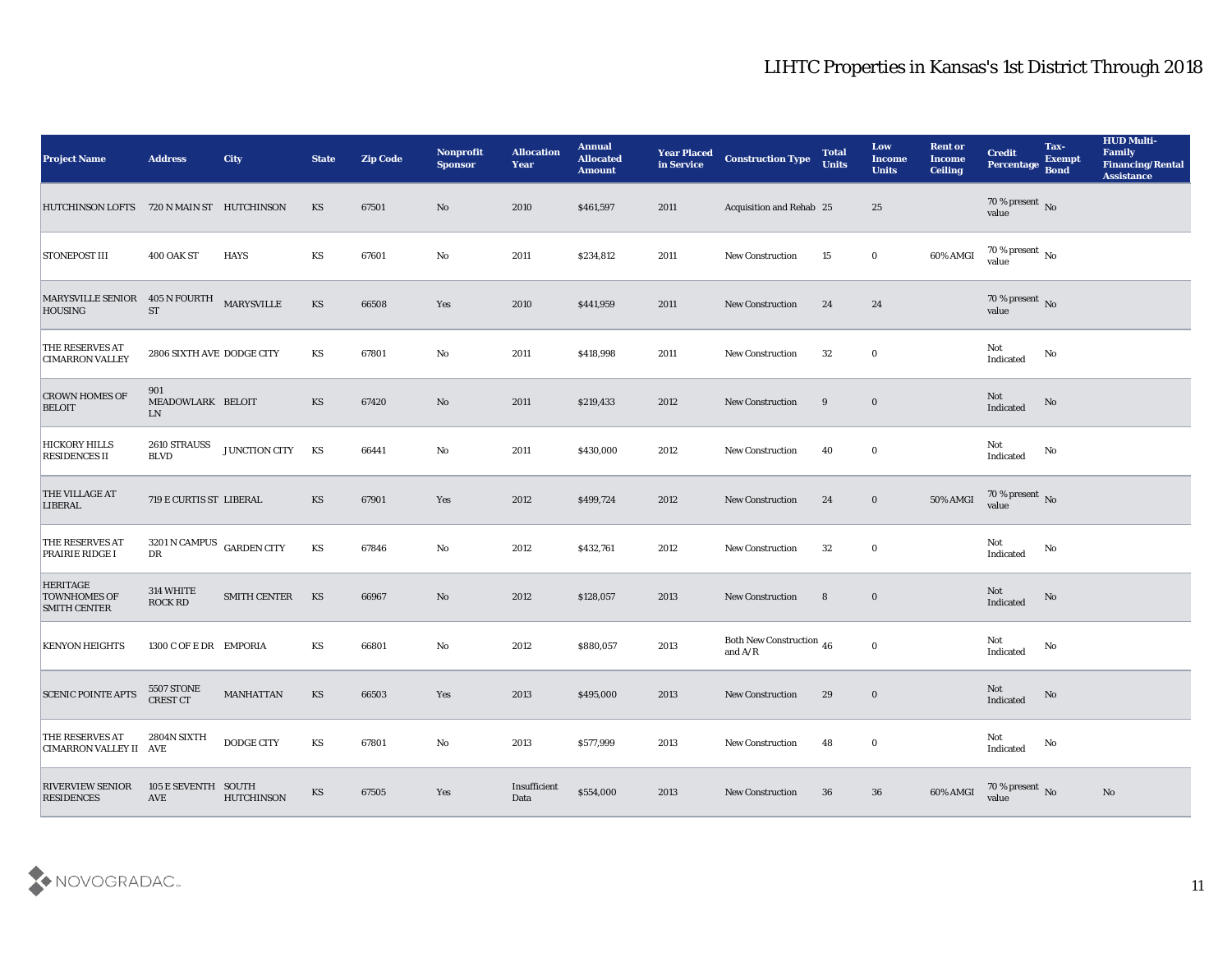| <b>Project Name</b>                                                                     | <b>Address</b>                          | <b>City</b>       | <b>State</b>           | <b>Zip Code</b> | Nonprofit<br><b>Sponsor</b> | <b>Allocation</b><br><b>Year</b> | <b>Annual</b><br><b>Allocated</b><br><b>Amount</b> | <b>Year Placed</b><br>in Service | <b>Construction Type</b> | <b>Total</b><br><b>Units</b> | Low<br><b>Income</b><br><b>Units</b> | <b>Rent or</b><br><b>Income</b><br><b>Ceiling</b> | <b>Credit</b><br>Percentage Bond        | Tax-<br><b>Exempt</b> | <b>HUD Multi-</b><br>Family<br><b>Financing/Rental</b><br><b>Assistance</b> |
|-----------------------------------------------------------------------------------------|-----------------------------------------|-------------------|------------------------|-----------------|-----------------------------|----------------------------------|----------------------------------------------------|----------------------------------|--------------------------|------------------------------|--------------------------------------|---------------------------------------------------|-----------------------------------------|-----------------------|-----------------------------------------------------------------------------|
| <b>ARK RIVER NORTH</b>                                                                  | 439 N FIFTH ST STERLING                 |                   | KS                     | 67579           |                             | 2014                             | \$0\$                                              | 2014                             | Not Indicated            | 12                           | 12                                   | 60% AMGI                                          | $70\,\%$ present $\,$ Yes value         |                       | No                                                                          |
| <b>HICKORY HEIGHTS</b>                                                                  | 225 S HICKORY MCPHERSON<br><b>ST</b>    |                   | <b>KS</b>              | 67460           |                             | Insufficient<br>Data             | $\$0$                                              | 2014                             | Not Indicated            | 12                           | $\bf{0}$                             | 60% AMGI                                          | $70$ % present $\,$ No $\,$ value       |                       | No                                                                          |
| ST THOMAS HISTORIC 210 S RANGE<br><b>RESIDENCES</b>                                     | <b>AVE</b>                              | <b>COLBY</b>      | KS                     | 67701           |                             | 2013                             | \$0\$                                              | 2014                             | Not Indicated            | 30                           | $\bf{0}$                             | 60% AMGI                                          | $70\,\%$ present $\,$ Yes value         |                       | $\mathbf{No}$                                                               |
| <b>THE RESERVES AT</b><br><b>PRAIRIE RIDGE II</b>                                       | 3201 N CAMPUS GARDEN CITY<br>${\rm DR}$ |                   | KS                     | 67846           |                             | 2014                             | \$0\$                                              | 2014                             | Not Indicated            | 32                           | 32                                   | 60% AMGI                                          | $70\,\%$ present $\,\mathrm{Yes}$ value |                       | No                                                                          |
| <b>BIRCHWOOD VILLAS</b><br><b>APARTMENTS</b>                                            | <b>5428 LEDGE</b><br>STONE DRIVE        | <b>MANHATTAN</b>  | KS                     | 66503           |                             | 2014                             | \$0\$                                              | 2015                             | Not Indicated            | 48                           | 48                                   | 60% AMGI                                          | 70 % present<br>value                   |                       |                                                                             |
| <b>MEADOWBROOKS</b>                                                                     | NORTH OF<br>18TH STREET                 | LARNED            | KS                     | 67550           |                             | 2015                             | $\$0$                                              | 2015                             | Not Indicated            | $\bf{0}$                     | $\bf{0}$                             | 60% AMGI                                          | 70 % present<br>value                   |                       |                                                                             |
| THE RESERVES AT<br><b>TRAIL RIDGE</b>                                                   | 811 GRANT<br><b>STREET</b>              | <b>GREAT BEND</b> | KS                     | 67530           |                             | 2015                             | \$0\$                                              | 2015                             | Not Indicated            | $\bf{0}$                     | $\bf{0}$                             | 60% AMGI                                          | 70 % present<br>value                   |                       |                                                                             |
| <b>THE CLUSTERS</b>                                                                     | 1401 E. 23RD<br><b>AVENUE</b>           | <b>HUTCHINSON</b> | KS                     | 67502           |                             | 2016                             | $\$0$                                              | 2015                             | Not Indicated            | 75                           | 75                                   | $60\%$ AMGI                                       | 70 % present<br>value                   |                       |                                                                             |
| <b>BUFFALO</b><br><b>APARTMENTS</b>                                                     | 915 18TH<br><b>STREET</b>               | <b>BELLEVILLE</b> | KS                     | 66935           |                             | 2014                             | \$504,060                                          | 2016                             | Not Indicated            | 52                           | 42                                   | 60% AMGI                                          | $70\,\%$ present $\,$ Yes value         |                       | No                                                                          |
| <b>BULLDOG</b><br><b>APARTMENTS</b>                                                     | 1120 KEATING<br><b>STREET</b>           | <b>MARYSVILLE</b> | KS                     | 66508           |                             | 2015                             | \$628,157                                          | 2016                             | <b>New Construction</b>  | 42                           | 36                                   | 60% AMGI                                          | $70\,\%$ present $\,$ Yes value         |                       | No                                                                          |
| <b>CHESTNUT PLACE</b>                                                                   | 1008 S<br><b>CHESTNUT</b>               | <b>MCPHERSON</b>  | KS                     | 67460           |                             | 2016                             | \$140,670                                          | 2016                             | <b>New Construction</b>  | 8                            | 8                                    | 60% AMGI                                          | Not<br>Indicated                        | Yes                   | No                                                                          |
| <b>EASTWOOD</b><br><b>APARTMENTS</b>                                                    | 304 N MAPLE HOISINGTON                  |                   | KS                     | 67544           |                             | 2016                             | \$173,943                                          | 2016                             | New Construction         | 12                           | $12\,$                               | 60% AMGI                                          | $70\,\%$ present $\,\mathrm{Yes}$ value |                       | No                                                                          |
| <b>HERITAGE AT</b><br>HAWTHORNE VILLAGE 715 NORTH 9TH<br>HAWTHORNE VILLAGE STREET<br>II |                                         |                   | $\mathbf{K}\mathbf{S}$ | 67401           |                             | 2016                             | \$238,323                                          | 2016                             | New Construction         | 16                           | 16                                   | 60% AMGI                                          | 70 % present $_{\rm Yes}$<br>value      |                       | $\mathbf{No}$                                                               |

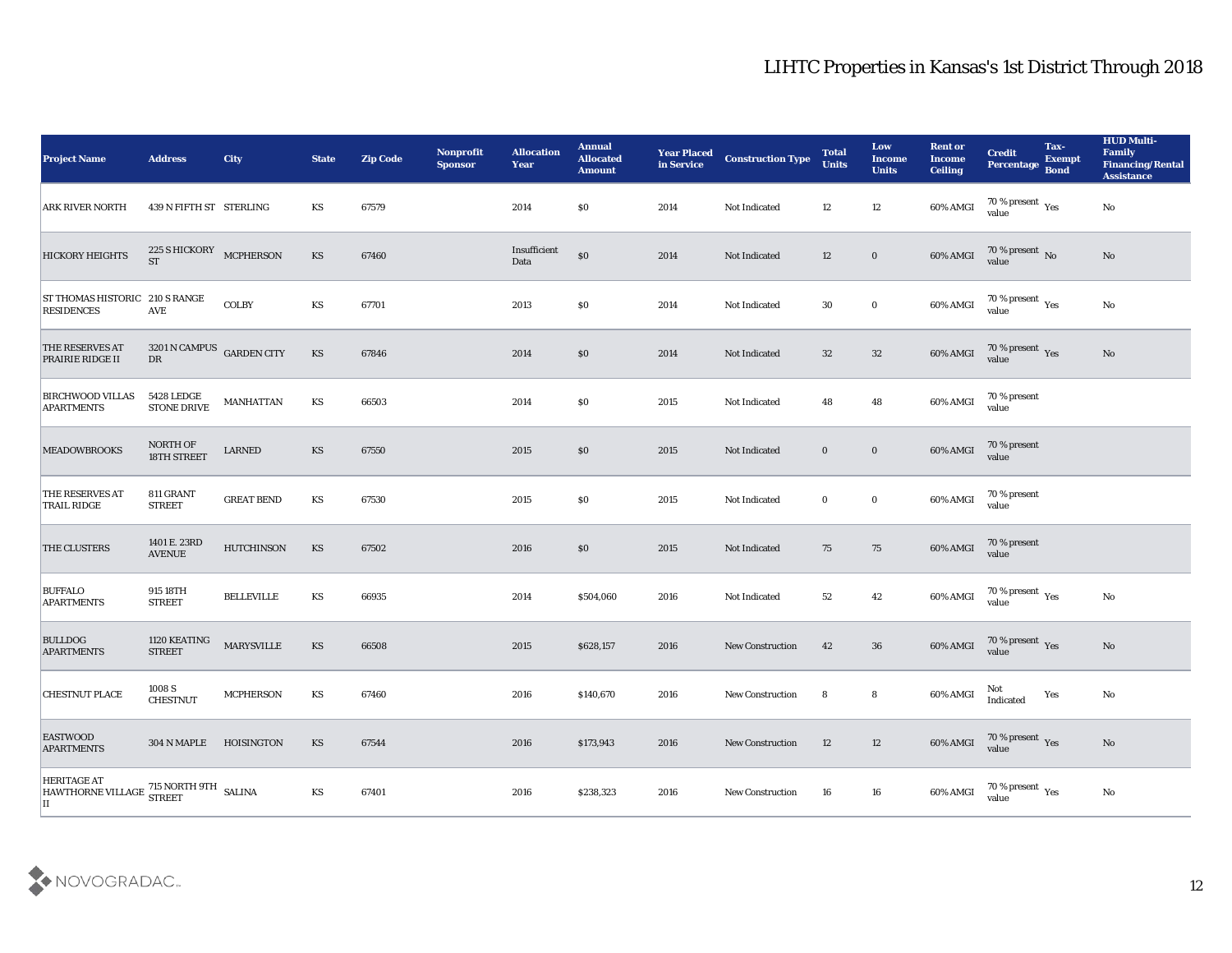| <b>Project Name</b>                                        | <b>Address</b>                              | <b>City</b>        | <b>State</b> | <b>Zip Code</b> | Nonprofit<br><b>Sponsor</b> | <b>Allocation</b><br><b>Year</b> | <b>Annual</b><br><b>Allocated</b><br><b>Amount</b> | <b>Year Placed</b><br>in Service | <b>Construction Type</b> | <b>Total</b><br><b>Units</b> | Low<br><b>Income</b><br><b>Units</b> | <b>Rent or</b><br><b>Income</b><br><b>Ceiling</b> | <b>Credit</b><br>Percentage     | Tax-<br><b>Exempt</b><br><b>Bond</b> | <b>HUD Multi-</b><br>Family<br><b>Financing/Rental</b><br><b>Assistance</b> |
|------------------------------------------------------------|---------------------------------------------|--------------------|--------------|-----------------|-----------------------------|----------------------------------|----------------------------------------------------|----------------------------------|--------------------------|------------------------------|--------------------------------------|---------------------------------------------------|---------------------------------|--------------------------------------|-----------------------------------------------------------------------------|
| <b>MEADOW VIEW</b><br><b>RESIDENCES</b>                    | 102 MEADOW<br>${\rm LANE}$                  | MOUNDRIDGE         | KS           | 67107           |                             | 2016                             | \$468,820                                          | 2016                             | <b>New Construction</b>  | 30                           | 30                                   | 60% AMGI                                          | $\frac{70\%}{8}$ present Yes    |                                      | No                                                                          |
| THE RESERVES AT<br>PRAIRIE RIDGE III                       | 3201 CAMPUS<br><b>DRIVE</b>                 | <b>GARDEN CITY</b> | KS           | 67846           |                             | 2016                             | \$439,582                                          | 2016                             | <b>New Construction</b>  | 32                           | 32                                   | 60% AMGI                                          | $70\,\%$ present $\,$ Yes value |                                      | No                                                                          |
| <b>VINTAGE</b><br><b>APARTMENTS AT</b><br><b>HILLSBORO</b> | <b>301 N ASH</b>                            | <b>HILLSBORO</b>   | KS           | 67063           |                             | 2016                             | \$210,139                                          | 2016                             | <b>New Construction</b>  | 12                           | 12                                   | 60% AMGI                                          | $70\,\%$ present $\,$ Yes value |                                      | No                                                                          |
| <b>WILLOW RIDGE</b><br><b>APARTMENTS</b>                   | <b>5527 STONE</b><br><b>CREST DRIVE</b>     | <b>MANHATTAN</b>   | KS           | 66503           |                             | 2016                             | \$617,293                                          | 2016                             | <b>New Construction</b>  | 42                           | 42                                   | 60% AMGI                                          | $70\,\%$ present $\,$ Yes value |                                      | No                                                                          |
| <b>COMMERCE GARDENS</b>                                    | 1801 LYMAN<br>AVENUE                        | <b>HUTCHINSON</b>  | KS           | 67501           | No                          | 2016                             | \$818,156                                          | 2017                             | <b>New Construction</b>  | 96                           | 96                                   | 60% AMGI                                          | 70 % present<br>value           |                                      | $\rm\thinspace No$                                                          |
| <b>GRANT HISTORIC</b><br><b>RESIDENCES</b>                 | 520 W. 12TH<br><b>STREET</b>                | <b>GOODLAND</b>    | KS           | 67735           | Yes                         | 2016                             | \$306,328                                          | 2017                             | Not Indicated            | 21                           | 21                                   | 60% AMGI                                          | 70 % present<br>value           |                                      | No                                                                          |
| <b>GRANT PRAIRIE</b><br><b>TOWNHOMES</b>                   | 300 E. MAIZE                                | <b>ULYSSES</b>     | KS           | 67880           | No                          | 2016                             | \$147,799                                          | 2017                             | <b>New Construction</b>  | 10                           | 10                                   | 60% AMGI                                          | 70 % present<br>value           |                                      | $\rm\thinspace No$                                                          |
| KENSINGTON SQUARE                                          | 2611 A&B 29TH<br><b>STREET</b>              | <b>GREAT BEND</b>  | KS           | 67530           | No                          | 2018                             | \$283,173                                          | 2018                             | <b>New Construction</b>  | 16                           | 16                                   | 60% AMGI                                          | 70 % present<br>value           |                                      | $\rm\thinspace No$                                                          |
| <b>WHITTIER PLACE</b>                                      | 1002 WHITTIER $\_$ EMPORIA<br><b>STREET</b> |                    | KS           | 66801           | No                          | 2018                             | \$568,976                                          | 2018                             | <b>New Construction</b>  | 36                           | 36                                   | 60% AMGI                                          | 70 % present<br>value           |                                      | No                                                                          |
| <b>BEDFORD PLACE</b>                                       | 2404 31ST ST                                | <b>GREAT BEND</b>  | KS           | 67530           |                             | Insufficient<br>Data             | $\$0$                                              | Insufficient<br>Data             | Not Indicated            | 22                           | $\bf{0}$                             |                                                   | Not<br>Indicated                |                                      |                                                                             |
| <b>TUTTLE CREEK</b><br><b>RESIDENCES</b>                   | 1300 E<br><b>MARLATT AVE</b>                | <b>MANHATTAN</b>   | KS           | 66502           |                             | Insufficient<br>Data             | $\$0$                                              | Insufficient<br>Data             | Not Indicated            | 15                           | $\bf{0}$                             |                                                   | Not<br>Indicated                |                                      |                                                                             |
| <b>WILEY PLAZA</b>                                         | 100 N MAIN ST HUTCHINSON                    |                    | KS           | 67501           |                             | $\bold{Insufficient}$<br>Data    | $\$0$                                              | Insufficient<br>Data             | Not Indicated            | $5\phantom{.0}$              | $\bf{0}$                             |                                                   | Not<br>Indicated                |                                      |                                                                             |
| <b>LINDSBORG APTS II</b>                                   | 501 S CEDAR ST LINDSBORG                    |                    | KS           | 67456           | No                          | 1987                             | \$0                                                | 1987                             | New Construction         | 16                           | 16                                   |                                                   | $30\,\%$ present $\,$ No value  |                                      |                                                                             |

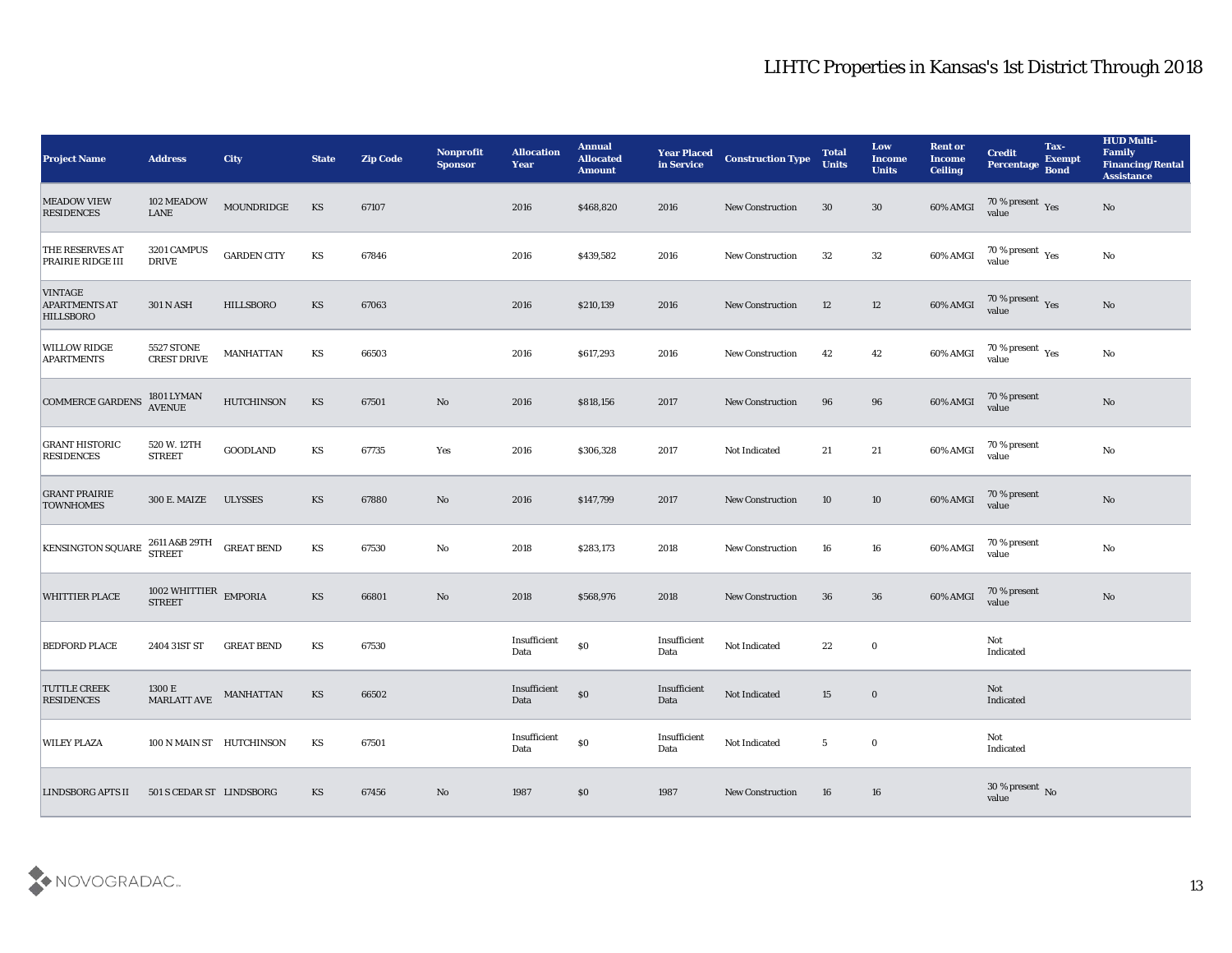| <b>Project Name</b>                            | <b>Address</b>                             | <b>City</b>                    | <b>State</b> | <b>Zip Code</b> | Nonprofit<br><b>Sponsor</b> | <b>Allocation</b><br><b>Year</b> | <b>Annual</b><br><b>Allocated</b><br><b>Amount</b> | <b>Year Placed</b><br>in Service | <b>Construction Type</b> | <b>Total</b><br><b>Units</b> | Low<br><b>Income</b><br><b>Units</b> | <b>Rent or</b><br><b>Income</b><br><b>Ceiling</b> | <b>Credit</b><br><b>Percentage</b>    | Tax-<br><b>Exempt</b><br><b>Bond</b> | <b>HUD Multi-</b><br>Family<br><b>Financing/Rental</b><br><b>Assistance</b> |
|------------------------------------------------|--------------------------------------------|--------------------------------|--------------|-----------------|-----------------------------|----------------------------------|----------------------------------------------------|----------------------------------|--------------------------|------------------------------|--------------------------------------|---------------------------------------------------|---------------------------------------|--------------------------------------|-----------------------------------------------------------------------------|
| RUSSELL SEPTEMBER 238 S LINCOLN<br>HOUSING     | <b>ST</b>                                  | <b>RUSSELL</b>                 | KS           | 67665           | No                          | 1987                             | \$0                                                | 1987                             | <b>New Construction</b>  | 12                           | 12                                   |                                                   | 30 % present $\,$ No $\,$<br>value    |                                      |                                                                             |
| <b>GRAND AVENUE APTS</b>                       | 311 S GRAND<br>AVE                         | <b>ST MARYS</b>                | <b>KS</b>    | 66536           | No                          | 1987                             | \$0                                                | 1988                             | <b>New Construction</b>  | 18                           | 18                                   |                                                   | $30\,\%$ present $\,$ No value        |                                      |                                                                             |
| <b>HOWARD L MILLER</b><br><b>STERLING APAR</b> | 601 E<br>WASHINGTON STERLING<br><b>AVE</b> |                                | KS           | 67579           | $\mathbf{N}\mathbf{o}$      | 1988                             | \$0                                                | 1988                             | <b>New Construction</b>  | 16                           | 16                                   |                                                   | $30\,\%$ present $\,$ No value        |                                      |                                                                             |
| LUCIEN STREET APTS 119 W THIRD ST ONAGA        |                                            |                                | <b>KS</b>    |                 | $\mathbf{N}\mathbf{o}$      | 1987                             | \$0                                                | 1988                             | New Construction         | 12                           | 12                                   |                                                   | $30\,\%$ present $\,$ No value        |                                      |                                                                             |
| <b>SUNFLOWER</b><br>HOUSING OF NORTON AVE      | 1002 N SECOND NORTON                       |                                | KS           | 67654           | $\rm\thinspace No$          | 1987                             | \$0                                                | 1988                             | <b>New Construction</b>  | 8                            | 8                                    |                                                   | $30\,\%$ present $\,$ No value        |                                      |                                                                             |
| <b>CHISHOLM TRAIL I</b>                        | 1200 DEES AVE ELLSWORTH                    |                                | <b>KS</b>    | 67439           | No                          | 1988                             | \$0                                                | 1989                             | <b>New Construction</b>  | 24                           | 24                                   |                                                   | $30\,\%$ present $\,$ No value        |                                      |                                                                             |
| KIRKENDALL HEIGHTS 255 BLAKE ST                |                                            | <b>ELLSWORTH</b>               | KS           | 67439           | No                          | 1989                             | \$0                                                | 1989                             | New Construction         | 12                           | 12                                   |                                                   | $30\,\%$ present $\,$ No value        |                                      |                                                                             |
| <b>MARION SEPTEMBER</b><br><b>HOUSING I</b>    | 1500 E MAIN ST MARION                      |                                | <b>KS</b>    | 66861           | No                          | 1987                             | \$0                                                | 1989                             | <b>New Construction</b>  | 20                           | 20                                   |                                                   | $30\,\%$ present $\,$ No value        |                                      |                                                                             |
| <b>WESTKAN APTS III</b>                        | 104 HAROLD<br><b>BLVD</b>                  | LIBERAL                        | KS           | 67901           | No                          | 1988                             | \$0                                                | 1989                             | <b>New Construction</b>  | 36                           | 36                                   |                                                   | $30\,\%$ present $\,$ No value        |                                      |                                                                             |
| <b>HARTFORD PLACE</b>                          | 116 CONGRESS<br><b>ST</b>                  | <b>HARTFORD</b>                | <b>KS</b>    | 66854           | No                          | 1990                             | \$0                                                | 1990                             | <b>New Construction</b>  | 10                           | 10                                   |                                                   | $30\,\%$ present $\,$ No value        |                                      |                                                                             |
| <b>WESTKAN APTS IV</b>                         | 104 HAROLD<br><b>BLVD</b>                  | LIBERAL                        | <b>KS</b>    | 67901           | No                          | 1989                             | \$0                                                | 1990                             | <b>New Construction</b>  | 16                           | 16                                   |                                                   | 30 % present $\,$ No $\,$<br>value    |                                      |                                                                             |
| <b>BICENTENNIAL</b><br><b>MANOR</b>            | <b>ST</b>                                  | 1010 W EIGHTH JUNCTION CITY KS |              | 66441           | $\rm\thinspace No$          | 1991                             | \$74,672                                           | 1991                             | <b>New Construction</b>  | 60                           | $60\,$                               |                                                   | Not<br>Indicated                      | $\rm\thinspace No$                   |                                                                             |
| <b>CHISHOLM TRAIL II</b>                       | 625 NOVAK ST ELLSWORTH                     |                                | KS           | 67439           | $\rm\thinspace No$          | 1991                             | \$25,486                                           | 1991                             | New Construction         | 24                           | 24                                   |                                                   | $\operatorname{\bf Not}$<br>Indicated | $\mathbf {No}$                       |                                                                             |